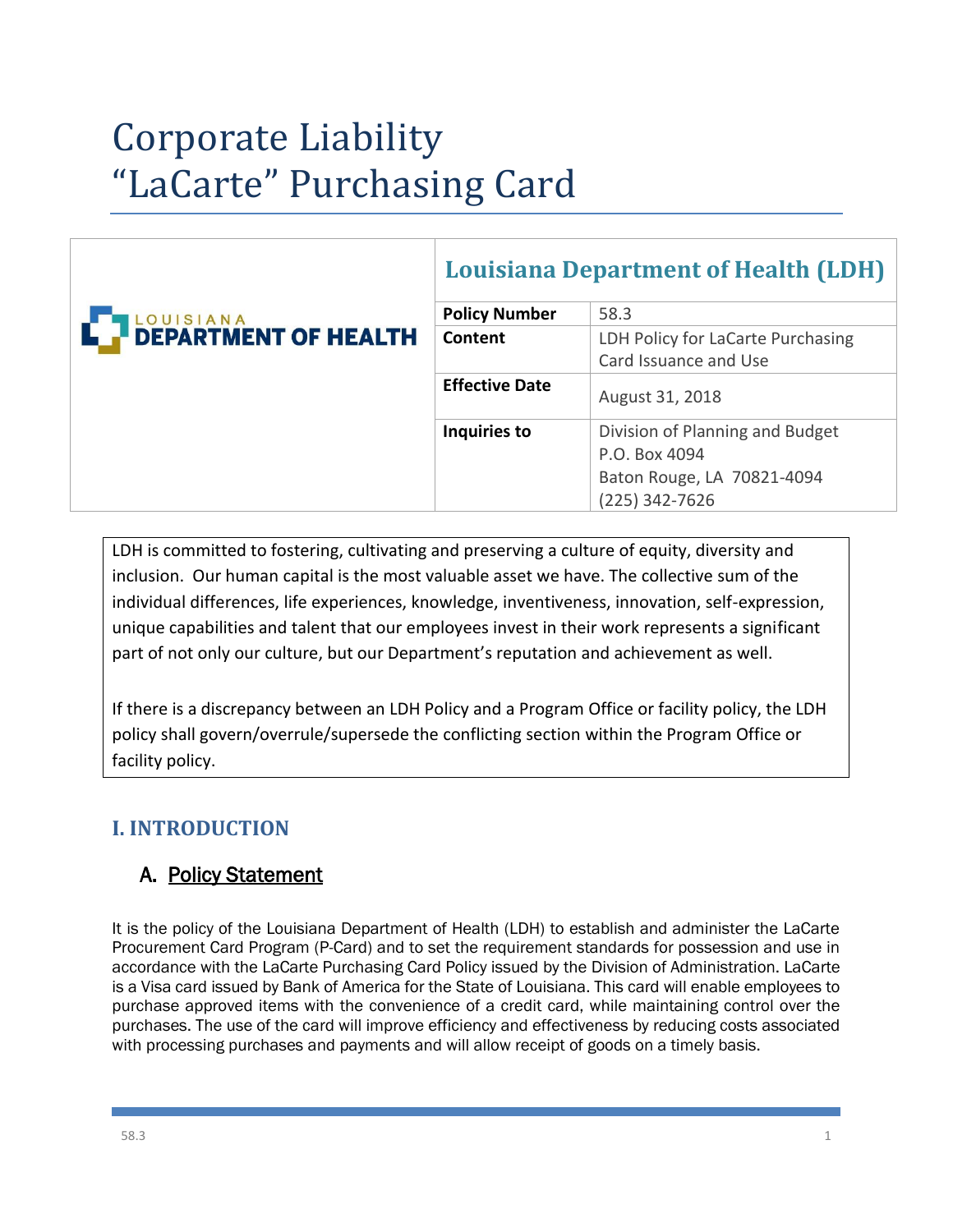This policy and related procedures covers the "LaCarte," Purchasing Card (P-Card), the State of Louisiana's Corporate Liability P-Card program and establishes minimum standards for possession and use to ensure compliance. The use of the P-Card Program for purchases does not negate any current purchasing policies, rules and regulations, mandates, Louisiana Statutes, Executive Orders, as applicable. All must be followed when using and administering the P-Card and this policy.

Cardholders, program administrators, program users, supervisors/approving officials, auditors or anyone associated with the card program (program participants) who knowingly, or through willful neglect, fails to comply with any current purchasing policies, rules and regulations, mandates, Louisiana Statutes, Executive Orders, as applicable may be subject to suspension or termination of account privileges or other disciplinary action, up to and including criminal prosecution to the fullest extent of the law. The Office of State Travel reserves the right to withdraw any authority or delegated approval due to non-compliance with applicable laws, rules, regulations, mandates, policies and procedures.

### B. Purpose

The use of LaCarte will be limited to low-dollar orders (\$5,000 or less). Program limits will be changed by Purchasing Card Policy Amendments issued by the Office of State Travel, or where special approval is received to increase limits beyond \$5000. Multiple purchases may be made with the LaCarte purchasing card for contract purchases for each day up to but not exceeding \$5,000.

The P-Card is a tool used to assist in the management of procurement, payment and accounting. The P-Card is a Visa card issued by Bank of America (BOA) for the State of Louisiana and will be identified with the State of Louisiana seal and marked Louisiana "LaCarte". The cards are white and embossed with the employee's name, department name, account number and tax exempt number. Expiring P-Cards will automatically be replaced/renewed prior to the expiration date by the issuing bank and sent to the program administrator for distribution to cardholders who have completed the annual requirements of re-certification from the states online training class, agency training and who have signed the most current cardholder agreement form (Attachment B).

The P-Card enables employees to purchase items with the convenience of a credit card, while providing management with a means of maintaining control over those purchases. The use of this card will improve efficiency and effectiveness by reducing costs associated with processing purchases and payments and will allow for the receipt of goods on a timely basis. Payments for valid business purchases at or under the value of \$5,000 should be made with the P-Card in lieu of purchase orders when possible. When this payment method is used, processing through the state's systems (i.e. ISIS, AFS or LaGov) is not required. The P-Card can be used with any merchant that accepts Visa as a form of payment. It is intended that P-Cards be issued to selected State employees when the use of the P-Card will enhance effectiveness or economy of operation for the agency. If used to its potential, the P-Card Program will result in a reduction in the volume of purchase orders and related documentation including invoices and checks. In addition, corresponding work processes associated with ordering and check writing may be reduced.

# C. CONDITIONS OF PARTICIPATION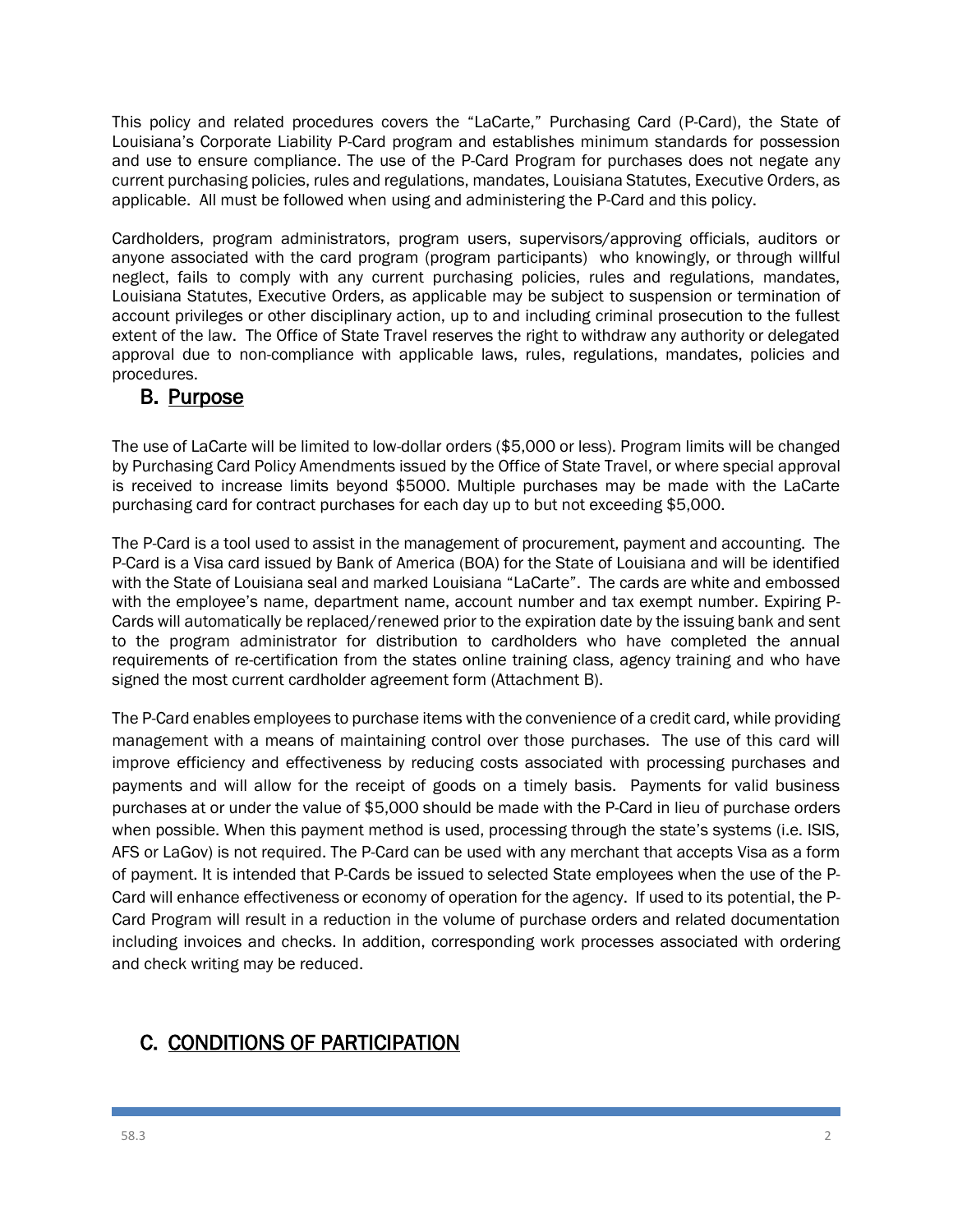All participants in the P-Card Program shall abide by the terms of this policy unless a "Request for Exemption" is submitted and approved by the Office of State Travel [http://www.doa.la.gov/osp/Travel/forms/DOApcardExceptionRequest.pdf.](http://www.doa.la.gov/osp/Travel/forms/DOApcardExceptionRequest.pdf) The request shall:

- cite the specific paragraph(s) of this policy for which the exception is requested
- include a description and justification for the exception
- state the specific length of time for which the exception is necessary

The Louisiana Department of Health (LDH) P-Card Program Administrator and the State P-Card Administrator shall keep approved exceptions on file.

Using the P-Card for purchases of supplies, equipment, operating services and/or major repairs must comply with current LDH policy, rules and regulations, mandates, Louisiana Statutes, and Executive Orders, as applicable.

LDH will evaluate its internal policy and procedures annually, to ensure compliance with the Office of State Travel P-Card Program Policy.

LDH has implemented WORKS Workflow, which is an online system through Bank of America. The system captures transactions which require both the cardholder and cardholder's approver's electronic signature before a cardholder's credit limit will refresh, along with the ability to maintain receipts and backup supporting documentation in electronic form housed in one central location through the mandated scanning feature. This will assist with audits and reviews.

All program participants are required to complete the State online certification class annually, and must receive a passing grade of at least 90 in order to remain as a Program Administrator, receive a new p-card, a renewal p-card, or remain as a cardholder approver. These certifications have been developed and updated, as necessary, by the Office of State Travel.

All program participants must sign the most current State of Louisiana Corporate Liability P-Card Program Agreement Form for the applicable program role on an annual basis. Agreements acknowledge and outline the applicable responsibilities under the program. Original forms must be given to the Program Administrator and copies provided to the approver.

Cardholders and their approvers are required to complete agency developed training on both this policy and the agency's internal policy and procedures before cards can be issued as well as attend annual refresher training thereafter to remain active in the program. Proof of annual training for all program participants is required to be kept on file to include date of training and participants.

This program does not allow cash withdrawals/transactions or any attempts for cash transactions, as cash is prohibited and blocked from this program.

Any exception to this policy requires approval from the Office of State Travel and will be considered on a case-by-case basis and should be in writing on the Exemption Request Form and forward to the Office of State Travel for consideration [http://www.doa.la.gov/osp/Travel/forms/DOApcardExceptionRequest.pdf.](http://www.doa.la.gov/osp/Travel/forms/DOApcardExceptionRequest.pdf)

In the event that a program participant fails to comply with the requirements for participation in the P-Card Program, the result of noncompliance may be removal from the P-Card Program.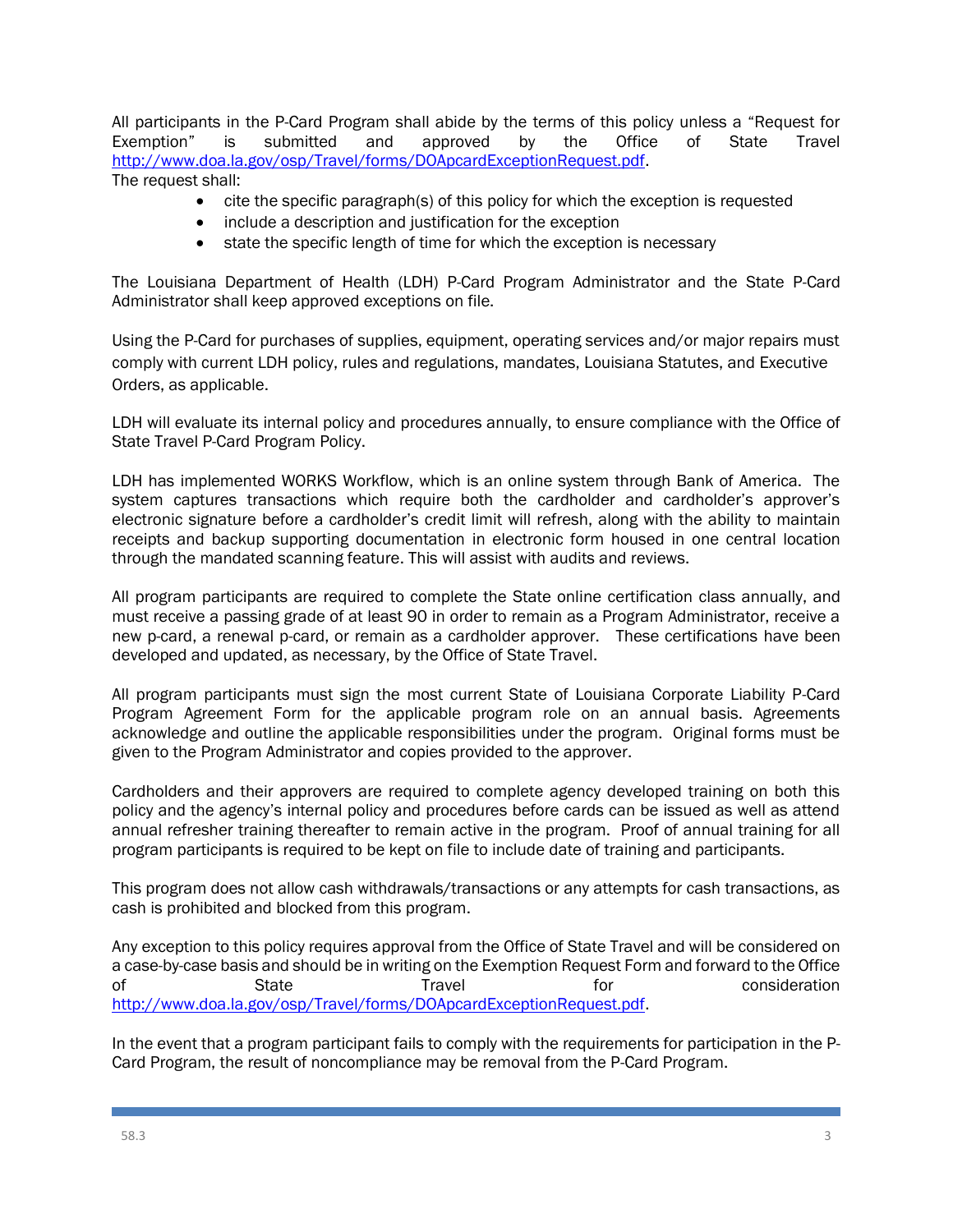# D. DEFINITIONS

*Accountholder/ Cardholder* – terminology used to reference the LDH employee that has been issued a P-Card

*Accountant:* The individual responsible in Workflow for assuring that all cardholder transactions have been allocated to proper account coding and are completed so that the export file can be created by the Bank of America. This individual, depending on the corporate account they are assigned to and the Workflow procedures for that corporate account, may have the ability to upload receipts and perform transaction allocations.

*Agreement Form* (Attachments A, B & C) – A form signed by a program administrator, cardholder and cardholder approver, annually, that acknowledges they have received required training from the agency, completed the state's certification requirement and received a passing score of at least 90, understand the P-Card Policies, both state and agency and accept responsibility for compliance with all policies and procedures.

*Approver* – The cardholder's supervisor or the most logical supervisor that is at least one level higher which would be most familiar with the business case and appropriate business needs for the cardholder's transaction and is responsible for approving transactions on-line and signs both the cardholder's billing cycle log and monthly statement.

*Billing Cycle* - The period of time between billings. For example, the State of Louisiana P-Card closing period ends at midnight on the 5th of each month.

*Card Abuse* – Use of the card for non-approved State business purchases such as for personal purchases. See definition of "card misuse" and "fraud" and Section VI "Card Misuse".

*Cardholder Enrollment Form (Attachment D)* – A form that initiates the P-Card issuance process for the cardholder.

This form contains cardholder information necessary for statement and mailing purposes, contact information, daily/monthly spending limits and budgetary controls. This form must be submitted to the LDH LaCarte Program Administrator after approval is obtained from the cardholder's Approver.

*Card Misuse* – Use of the card for legitimate purchases but for goods or services that are prohibited by the State or internal policy (e.g., purchases for fuel for a State Vehicle when the agency participates in the Statewide Fuel Card Program) See definition of "card abuse" and "fraud" and Section VI "Card Misuse".

*Cardholder* – A State of Louisiana employee whose name appears on the P-Card and is given authority to make purchases within preset limits on behalf of the agency.

*Cardholder Approver* – Individual within the agency who is responsible for verifying that all charges against the cardholder's account are authorized and supported by adequate documentation. In the majority of cases, this will be the same person authorized to approve purchases in the LaGov Automated Purchasing System. The assigned approver must be at least one level higher than the cardholder.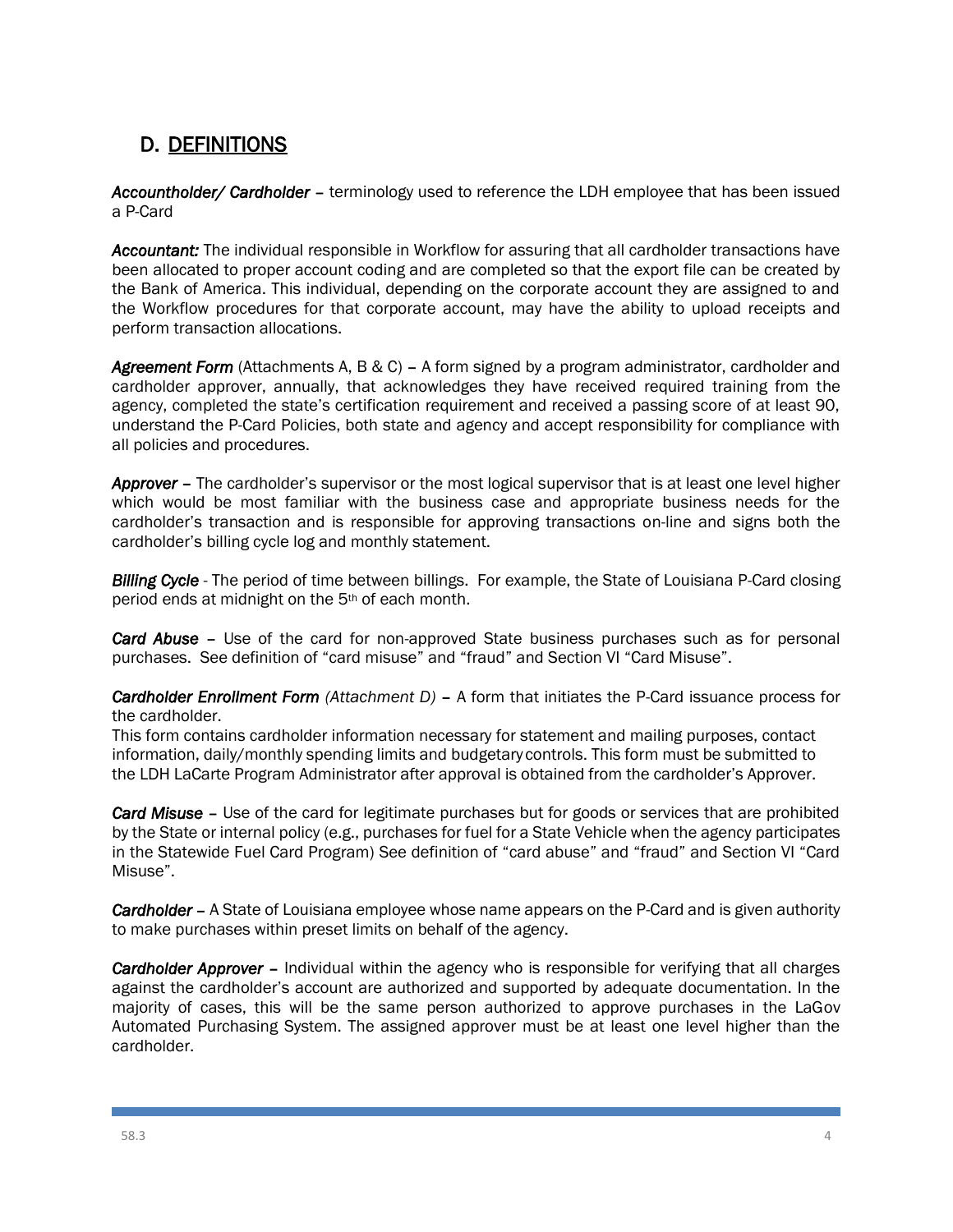*Cycle Limit* – Maximum spending (dollar) limit a P-Card is authorized to charge in a billing cycle. These limits should reflect the individual's purchasing patterns. These are preventative controls and, as such, should be used judiciously.

*Default Coding* – Agency specific accounting assigned to an individual cardholder's transaction which exports to the agency's accounting system, if applicable.

*Department Head* – An elected officer, an appointed officer, the executive head of a State agency or President of a College or University.

*Disputed Item* – Any transaction that was double charged, charged an inaccurate amount, or charged without corresponding goods or services by the individual cardholder.

*Electronic Funds Transfer (EFT)* – An electronic exchange or transfer of money from one account to another, either within the same financial institution or across multiple institutions.

*Electronic Signature* – An electronic sound, symbol or process attached to or logically associated with a record, or executed or adopted by a person with the intent to sign the record.

**Export File** – Data that pushes from Bank of America WORKS into ISIS/LEO or other applicable accounting system which imports to the agency's financial system to create the voucher for Bank of America payments.

*Fraud* – Any transaction, intentionally made that was not authorized by the cardholder, or not for Official State Business. See definition of "card misuse" and "card abuse" and Section VI "Card Misuse".

**INTELLILINK** – Visa's web-based auditing tool which is used to assist with monitoring and managing the agency's card program usage to ensure that card use conforms to all policies and procedures.

*ISIS* – State of Louisiana's integrated system used for accounting, financing, purchasing, and contracting functions.

LaGov - State of Louisiana's integrated system used for accounting, financing, logistics, human resources, procurement, travel and data warehouse storage and reporting.

*Memo Statement of Account* – A listing of all transactions charged to the cardholder's account through the end of the monthly billing cycle. The statement is sent directly to the cardholder by the bank on a monthly basis for reconciliation purposes. This is not a bill. The cardholder must reconcile and submit with required attachments to the Purchasing Card Program Administrator by the last day of the month following statement close date.

*Merchant* – A business or other organization that may provide goods or services to a customer. Synonymous with "supplier" or "vendor".

*Merchant Category Code (MCC)* – Standard code the credit card industry uses to categorize merchants based on the type of goods or services provided by the merchant. A merchant is assigned a MCC Code (Attachment E) by the acquiring bank.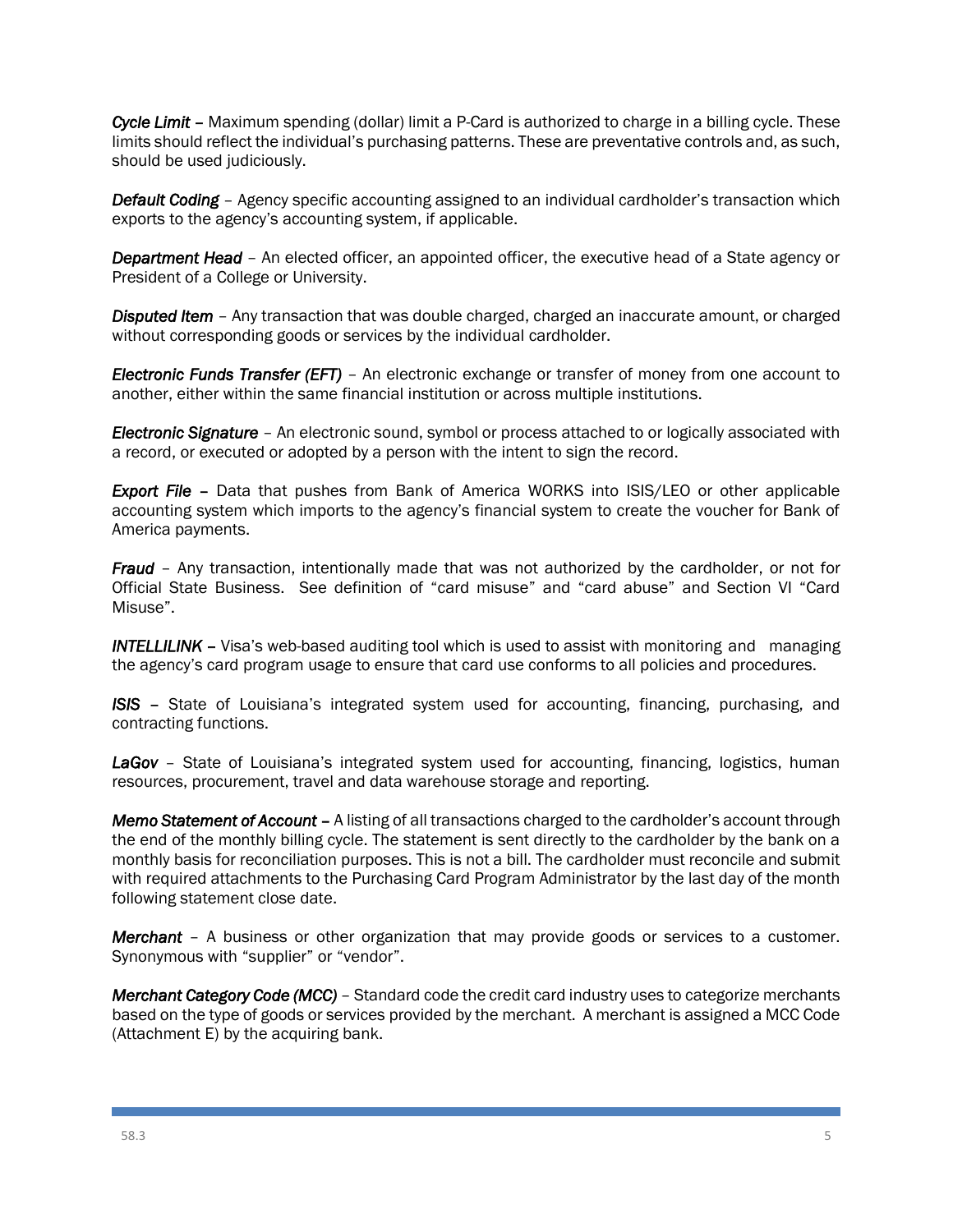*Merchant Category Code Group (MCCG*) – A defined group of merchant category codes. MCCGs which are used to control whether or not cardholders can make purchases from particular types of merchants.

*Non-Approved Purchase -* A purchase made by a State cardholder for which payment by the state is unapproved. A non-approved purchase differs from a fraud purchase in that it is a non-intentional misuse of the procurement card with no intent to deceive that agency for personal gain or for the personal gain of others*.* 

*P-Card* – a credit account issued in a state employee's name. This account is the direct liability of the State and is paid by each agency. P-Card accounts are the preferred means of payment for purchases of goods and services. Also referred to as the LaCarte Card and Purchasing Card.

*P-Card/Billing Cycle Purchase Log* – Electronic form in WORKS, used in the reconciliation process for purchases/services charged during the billing cycle. The log is used to document cardholder's approval of purchases billed by matching the paper billing statement, received from the bank, to a log and the original documentation obtained from the vendor(s). Approval of the log by the cardholder is by electronic signoff (through WORKS Workflow), likewise, designated approver's approval is by electronic signoff (online in Workflow). Electronic Logs must be in an un-editable format such as a PDF.

*Performance Evaluation System (PES)* – An annual assessment of an employee's overall performance based on work tasks and behavior standards.

*Personal Purchases* – Non-work related goods or services purchased solely for the benefit of the cardholder, the cardholder's family, or other individual(s).

*Program Administrator* – Person responsible for administering and managing the LaCarte Program at the Agency level and who acts as the main contact between the agency, the State and the issuing bank.

*Purchasing Card Profile* – Unique profile associated with a cardholder that sets the card credit limit, single purchase limit and MCCs on the Cardholders ability to make purchases on behalf of the state. The Profile name must be unique and should be set up in the following format, this is an example only – CL\$20,000; STL \$1,000; MCCG: CSH, TVL, REST

*Receipt* – A merchant-produced original document that records the relevant details for each item purchased including quantities, amounts, a description of what was purchased, the total charge amount and the merchant's name and address (e.g. sales receipt, original invoice, packing slip, credit receipt, etc.) This must match the online transaction amount and be matched to any other related documentation regarding the transaction.

*Single Purchase Limit (SPL)* – The maximum spending (dollar) limit a P-Card is authorized to charge in a single purchase. The SPL limit may be up to \$5,000; however, this limit should reflect the individual's purchasing patterns. These are preventative controls and, as such, should be used judiciously.

*Split Purchase* – A practice whereby one or more cardholders or suppliers split a purchase into two or more transactions and/or purchase orders to circumvent either Single Transaction Limits or bid requirements. This is prohibited by the Statewide Purchasing Card Policy.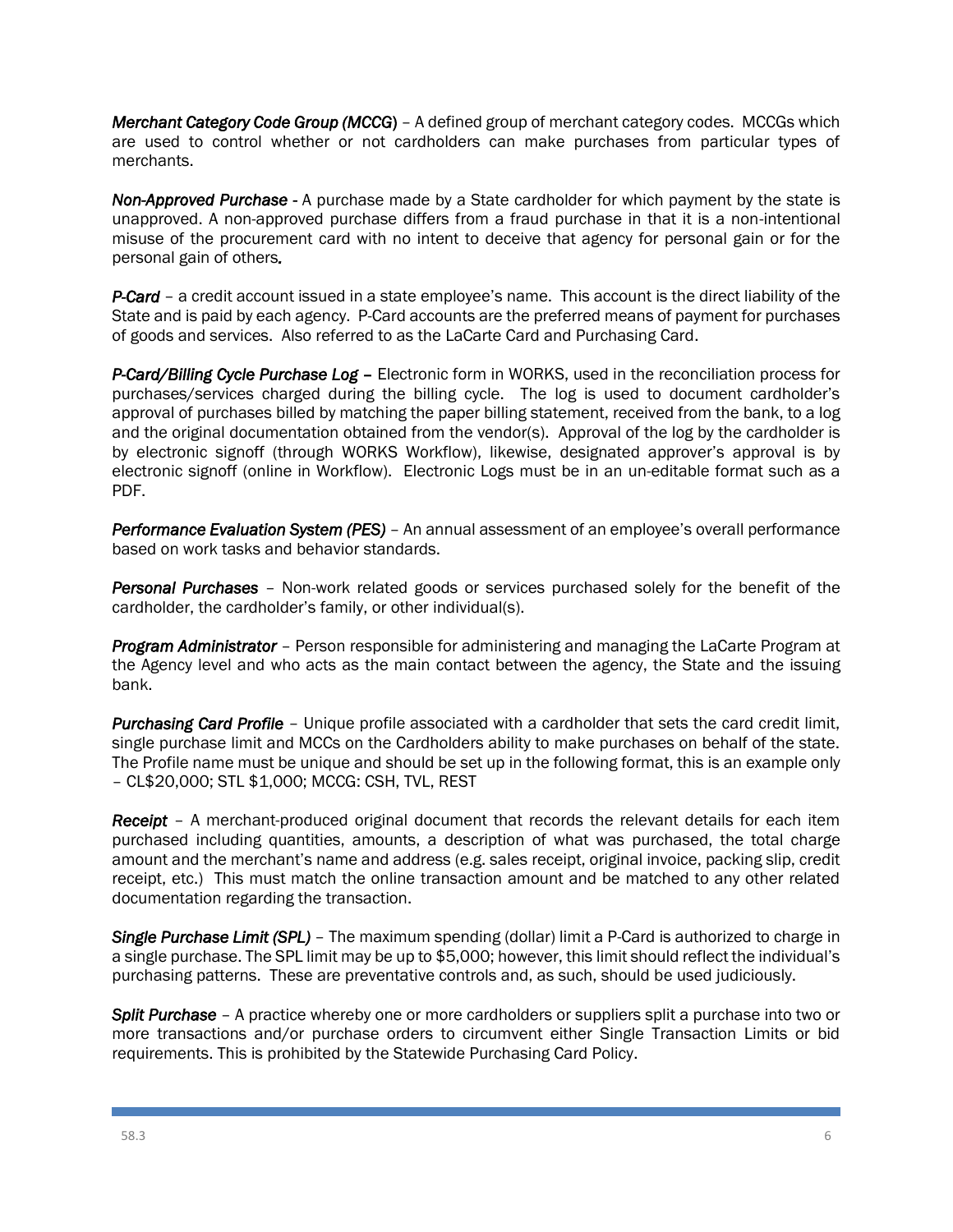*State Program Administrator* – Central point of contact responsible for managing and overseeing the Statewide LaCarte Program.

*Transaction* - A single purchase of goods or services. A credit also constitutes a transaction.

*Transaction Documentation* – All documents pertaining to a transaction, either paper or electronic. The documentation is also used for reconciliation at the end of the billing cycle and is to be retained with the monthly reconciliation documentation for review and audit purposes. Examples of transaction documentation include, but are not limited to: original itemized purchase receipts/invoices (with complete item descriptions, not generic such as "general merchandise, quantities, individual pricing, and total), receiving documents, credits, disputes, and written approvals.

*WORKS* – Bank of America's web-based system used for program maintenance, card issuing/suspension/cancellation and reporting.

*WORKS Workflow* – Bank of America's online system that includes user profiles and transaction workflow. For ISIS and LaGov interfaced agencies, transactions are coded and interfaced to the ISIS/LaGov systems for payment monthly.

# **II. ROLES AND RESPONSIBILITIES**

# A. OFFICE OF STATE TRAVEL

The State of Louisiana, Office of State Travel is responsible for the statewide contract administration of the Corporate Liability "LaCarte" Purchasing Card/CBA Program and serves as the central point of contact to address all issues and changes necessary to the overall program, and coordinate such changes with the contractor, Bank of America.

The Office of State Travel will issue and maintain the Statewide Policy. If the state's policy or the program limits change statewide, a revised State of Louisiana Corporate Liability "LaCarte" Purchasing Card and CBA Policy will be issued by the Office of State Travel.

The Office of State Travel will approve agency participation in the program and in conjunction with efforts of the agency, identify the allowable Merchant Category Codes (MCC) and their limits.

The State Program Administrator oversees the Statewide Purchasing Card Program and serves as a liaison between the Agency Program Administrators to address all issues and changes necessary to the overall LaCarte program and coordinate any changes with Bank of America.

## B. DEPARTMENT/AGENCY

The Louisiana Department of Health (LDH), Division of Planning and Budget is responsible for developing and implementing a P-Card Policy documenting within all internal procedures and ensuring that the Department is in compliance with the guidelines of the Statewide Corporate Liability "LaCarte" Purchasing Card and CBA Policy. The LDH policy is updated as necessary with changes which may occur in the Department's internal procedures and/or State's Corporate "LaCarte" Purchasing Card Policy provided by the Office of State Travel and Bank of America. LDH's policies and procedures may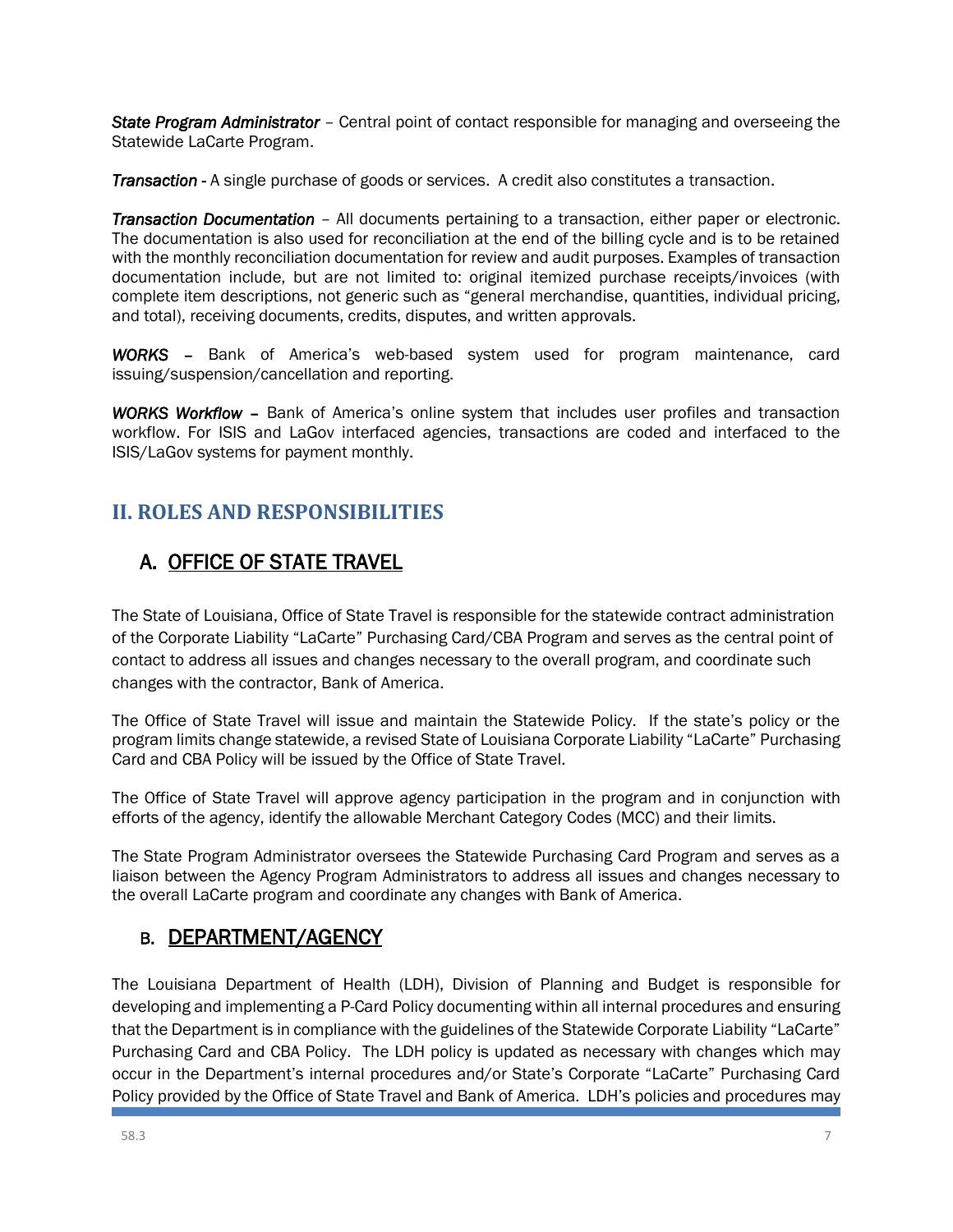contain terms, conditions and limits more restrictive, but not more liberal, than those in the Statewide Purchasing Card Policy. Whenever LDH's policy is more restrictive than the Statewide Purchasing Card Policy, then LDH's policy takes precedence.

The LDH, Division of Planning and Budget, responsibilities include administration of the Department's Corporate Liability P-Card program and compliance with all state guidelines identified herein, any purchasing policies, rules and regulations, mandates, Louisiana Statutes, Executive Orders, as applicable.

The LDH, Division of Planning and Budget, will ensure that cardholders are using the P-Card properly. Therefore, P-Card Program Administrators are expected to know general policies and procedures governing the agency's Purchasing Card Program. Beginning Fiscal Year 2019, LDH will incorporate LaCarte compliance requirements into its employees Performance Evaluation System (PES).

LDH has established controls for pre and post approval of items on the P-Card, as a strong system of internal controls is essential for detection and deterrence of fraud, cardholder misuse, or cardholder abuse of the P-Card. Internal controls include policies, procedures, and training in addition to spending limits and Merchant Category Code restrictions.

Additional documentation steps to strengthen controls in the review process include:

- Documenting the reason for the purchase (case number, project, etc.) on the receipt along with signature from cardholder and supervisor.
- Inventory type purchases (electronic, etc.) should have "received by" and a signature on packing slip or other shipping documentation to ensure that the purchase arrived and has been accounted for at the agency.

P-Cards are issued with corporate liability, under which the state is liable for the cost of the purchases. The program is based on the strength of the State's financial resources, not the personal finances of the cardholder. Due to state liability, P-Cards are to be issued to State of Louisiana Employees only.

In addition to establishing proper controls and agency procedures, the Louisiana Department of Health (LDH) is responsible for:

Determining appropriate cardholders and setting individual limits for a single transaction, daily and/or cycle transaction limits. At a minimum, P-Cards will be issued with dual limits. The cardholder's approver, along with the LDH P-Card Program Administrator is responsible for setting the individual cardholder's limit and determining the overall cycle limit (monthly credit limit). The LDH P-Card Program Administrator may allow a single purchase limit (SPL), agencywide or on an individual card basis, up to \$5,000 without prior approval from the Office of State Travel. Limits by the agency should reflect the individual's purchasing pattern. These are preventive controls and, as such, should be used judiciously. Exceptions to the single purchasing limit may be requested from the Office of State Travel by submitting the LaCarte Request **Form** Form **Exception** Form **Form** <http://www.doa.la.gov/osp/Travel/forms/DOApcardExceptionRequest.pdf> The Office of State Travel must approve in writing any authority for a SPL or a one-time override above \$5,000. LDH relies on best practice in regards to increasing the SPL, which calls for the lowest amount that is needed for the duties of that individual.

The Request for Exemption Form would also be applicable to open any MCC codes which are prohibited or restricted. Request will be considered if LDH is in compliance with the program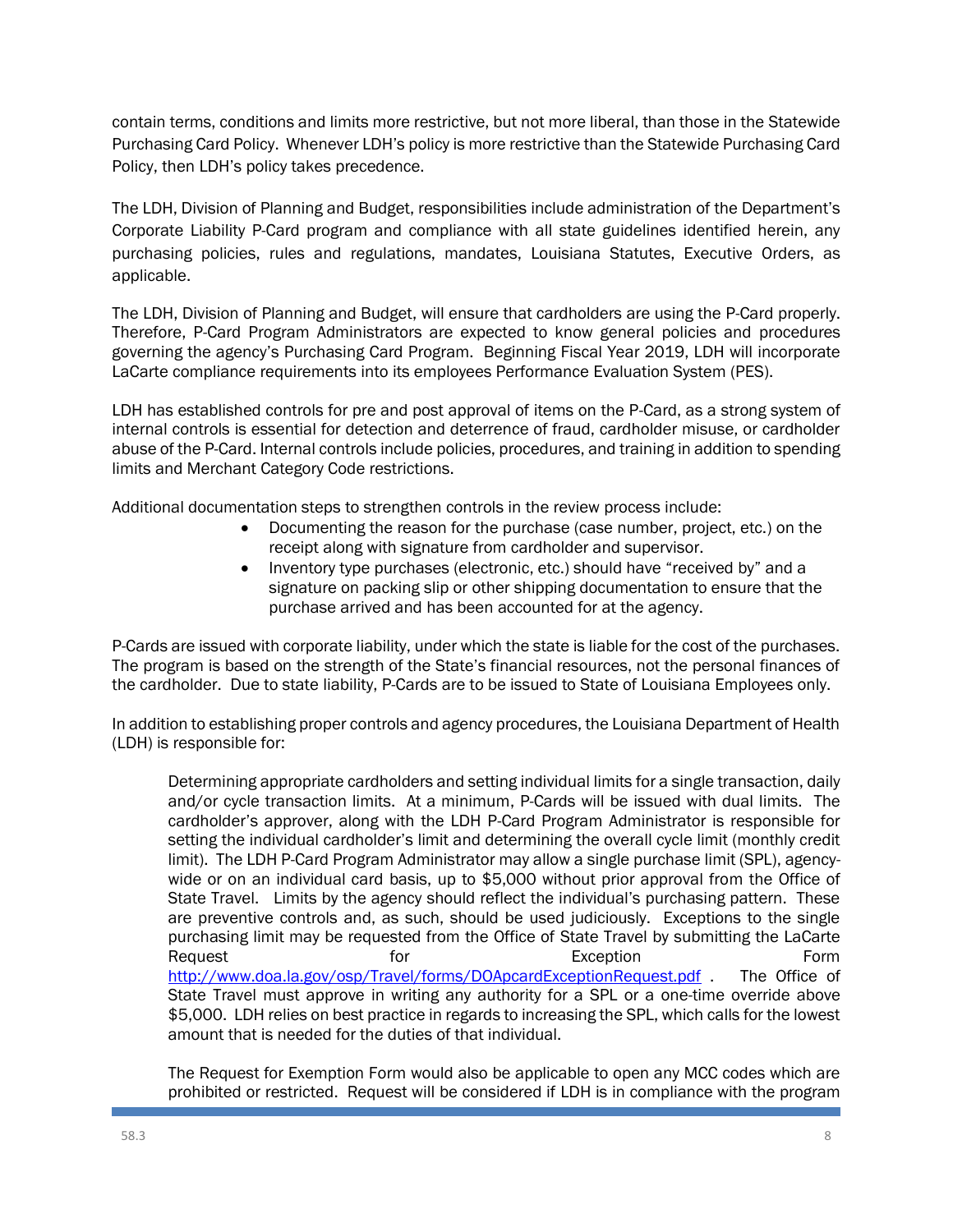requirements, State guidelines, adequate staff experience and training are demonstrated with factors that promote the overall use of the program and if the approval by the Office of State Travel is determined to be in the best interest of the State. It is also a LDH best practice guideline to issue only one card per cardholder.

#### GENERAL CONDITIONS

- 1. Training must be conducted when a new card is issued and a new approver is assigned as well as annually thereafter to ensure that all program participants, such as program administrators, cardholders, cardholder approvers, and any other applicable personnel that has a role in administering this program, is aware of all duties and responsibilities associated with possession/use of a State Corporate Liability P-Card.
- 2. Cardholders must be approved by appropriate agency authority and cards should be distributed only to frequent purchasers, based on the request of a supervisor, manager or department head, not as an automatic process upon hiring.
- 3. No P-card shall be issued to program administrators, department heads, auditors of the program or any person with roles associated with administering and monitoring the program including the person responsible for monthly audits/reports and second level review of the agency's program. If it is a justifiable hardship for one of the above positions to be denied possession of a P-card, a written request must be submitted to the Commissioner of Administration including a detailed justification as to why this is not feasible and what precautions will be taken to guarantee the security and validity of purchases. Specific approval from the Commissioner of Administration must be obtained prior to issuing a card to an individual listed above.

The only exception regarding an employee possessing a card with a role in the program is a cardholder approver. However, in order for a cardholder approver to possess a pcard, monthly audits, sign-off in WORKS, and all other responsibilities listed throughout this policy for a cardholder approver, must be fulfilled by someone who is at least one level higher than the approver.

- 4. Monitoring cardholders which are not active and adjusting the SPL's and/or monthly cycle limit accordingly based on changes in needs and cancelling cards when not utilized in a twelve-month period. A card may only remain active, if dormant for a twelve-month period by justification and approval from the Office of State Travel. If approved, the card must be suspended and the profile changed to a \$1 limit until a future need for activation. An example of the need for a card that may be dormant for 12-months is that the card is being maintained for emergency situations only.
- 5. There must be separation of duties between the person responsible for conducting the monthly audit reports and/or the second level review; they should not be an approver or cardholder for transactions they will audit.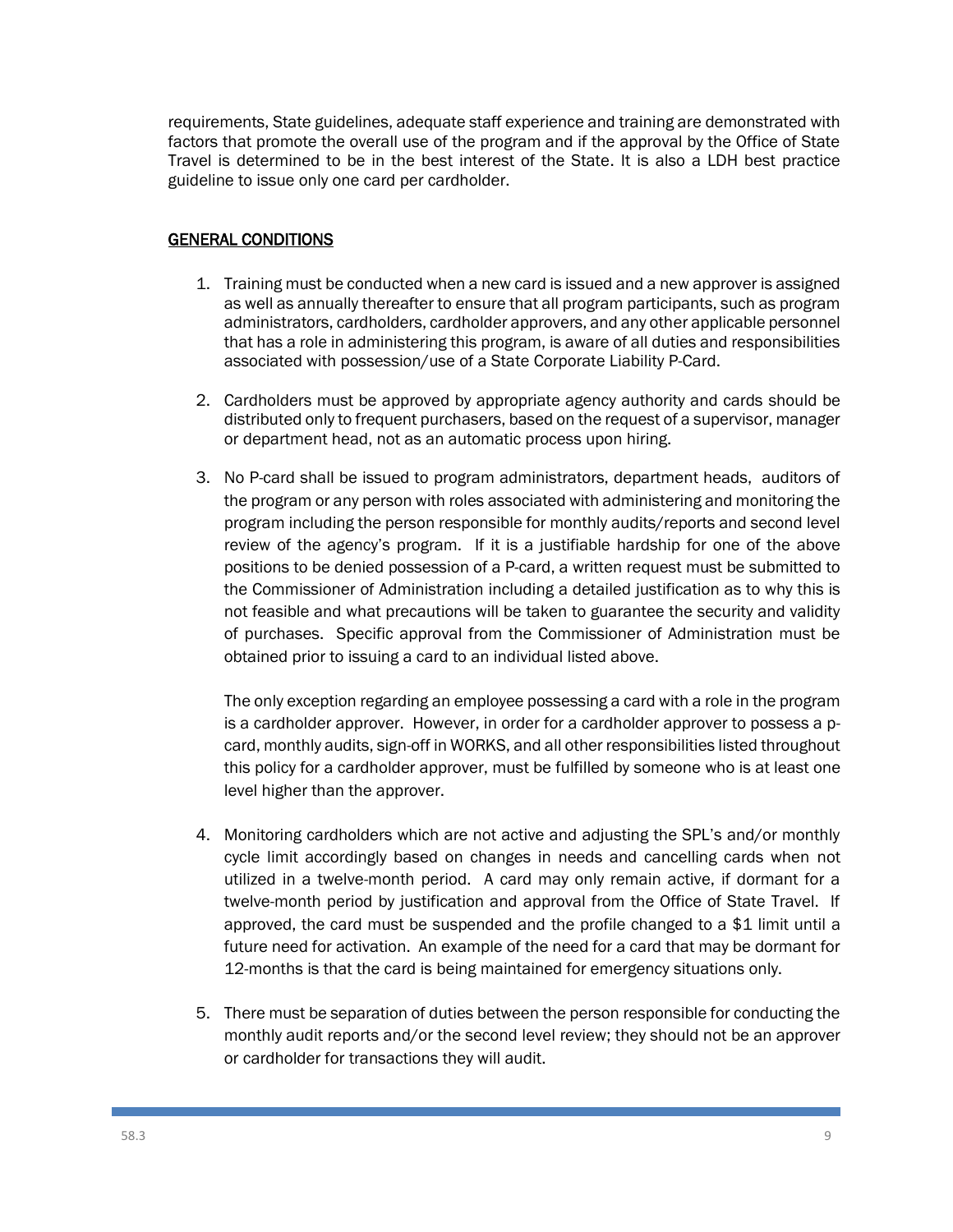- 6. To allow for proper and complete program audits, LDH has implemented WORKS Workflow, which is an online system through Bank of America. The system captures transactions which require both the cardholder and cardholder's approver's electronic signature before a cardholder's credit limit will refresh, along with the ability to maintain receipts and backup supporting documentation electronically in one central location through the mandated scanning feature, therefore, assisting with audits and reviews.
- 7. All P-Card transactions must have a detailed receipt, not a generic description such as "general merchandise" or should be fully documented elsewhere, (both paper and an un-editable electronic form, once an agency has implemented Workflow) and must be in accordance with current purchasing policies, rules and regulations, mandates, Louisiana Statutes, Executive Orders, as applicable.
- 8. Default/override accounting codes must be assigned to each transaction. ISIS/LaGov interfaced agencies are mandated to interface the accounting function of WORKS Workflow which ultimately interfaces into the ISIS/LaGov accounting systems.
- 9. Participating Agencies with internal auditors should include the activities of the LaCarte Purchase Card in the annual risk assessments that are conducted on the Agencies. If the activities of the purchase card programs are deemed to be high risk, the internal auditors should address this area of high risk like others identified within an Agency in developing their annual audit plans and work schedules. Conducting an audit of the purchase card program no less than once every three (3) years, however, is encouraged by the Office of State Travel.

Upon initiating an audit of the LaCarte Purchase Card activities, internal auditors should notify the Office of State Travel via email. In addition, once copies of all completed audits should be provided to the Office of State Travel.

#### COMPLIANCE WITH LAWS AND POLICIES

Establishes written internal procedures to ensure compliance with all current purchasing policies, rules and regulations, mandates, Louisiana Statutes, Executive Orders, as applicable.

- 1. Develops written procedures for requesting exemptions to the State policy requirements using the Exemption Request Form <http://www.doa.la.gov/osp/Travel/forms/DOApcardExceptionRequest.pdf>
- 2. Submits all request for exceptions to the Statewide Purchasing Card Policy to the Statewide Purchasing Card Program Administrator.

#### **TRAINING**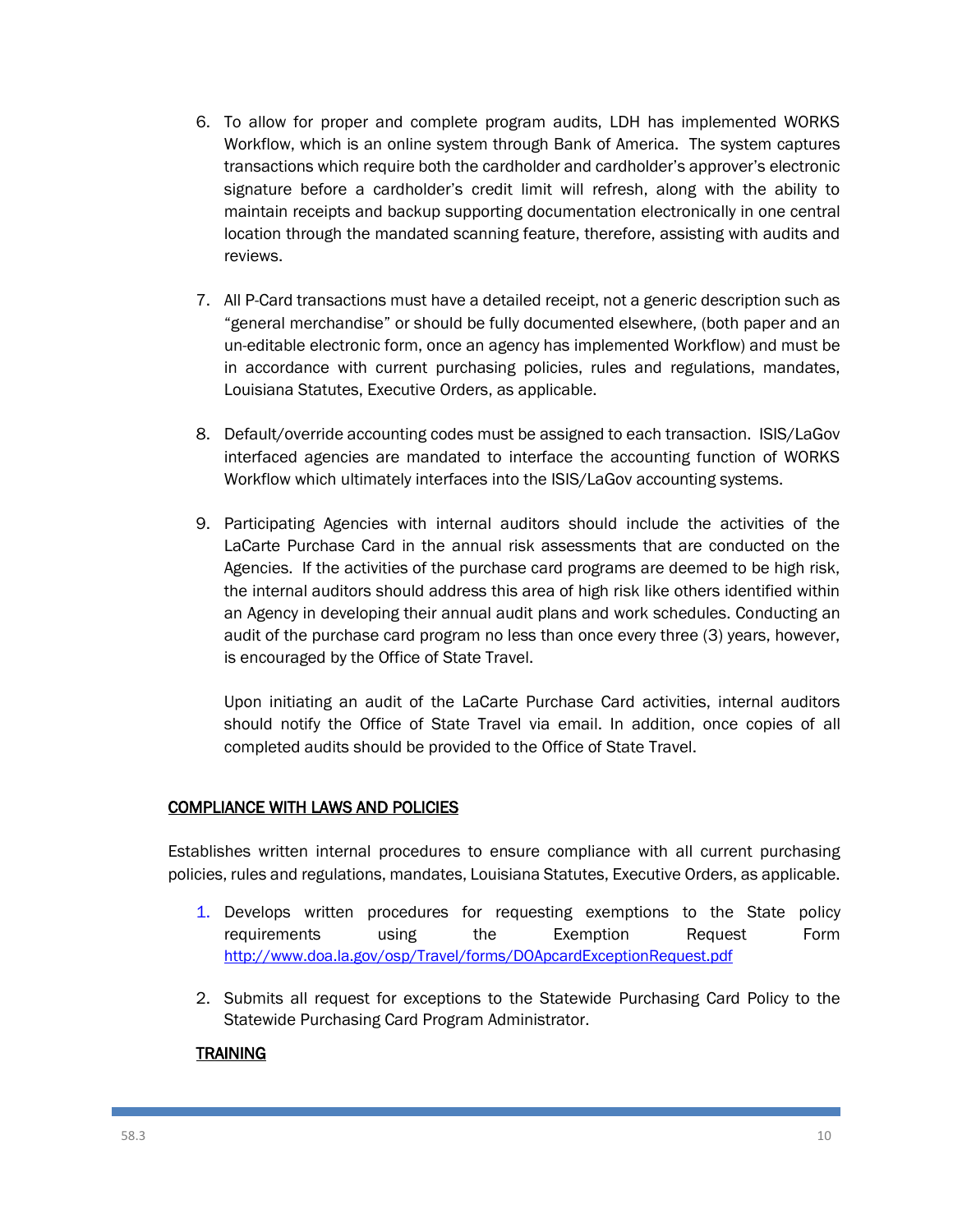- 1. Training has been developed that is specific to LDH's internal policy and procedures for all cardholders, supervisors/approving officials.
- 2. LDH has developed appropriate refresher internal agency training that will be delivered annually.
- 3. LDH has developed internal P-Card procedures that are in compliance with the principles of sound internal controls.
- 4. LDH P-Card Program Administrators will ensure that that all card program personnel review notification of changes in State and internal policies and procedures, including official announcements from the Office of State Travel.
- 5. For live or one-on-one trainings the LDH Program Administrator shall document the date training was attended as well as maintain a dated training certificate, for all cardholders and approvers.
- 6. LDH Program Administrators are responsible for maintaining on file proof of ongoing training records including agency's policies and procedures for all of their cardholders and approvers as well as the sufficiently documented internal controls and other measures (i.e. audits) to prevent and/or detect misuse or abuse of the P-Card and other accounts.

#### INTERNAL CONTROLS

- 1. Maintain budgetary controls.
- 2. Determine allowable merchant category codes based on individual needs and the State's allowances.
- 3. Educate program participants on State and LDH policy requirements, procedures and allowances.
- 4. Educate program participants on use of the card sales tax requirements.
- 5. Educate cardholders on the process of reporting a card lost, stolen and/or any fraudulent activity.
- 6. If a card is lost, stolen or damaged, the cardholder must IMMEDIATELY notify Bank of America at 1-888-449-2273 and the LDH Program Administrator after reporting the incident to the bank. If the card is located after reported lost or stolen, it must be destroyed by cutting it in half and both halves of the card must be forwarded to the Program Administrator. Bank of America will cancel the current account, and reissue a replacement card, which is mailed to the Program Administrator, to forward to the cardholder.
- 7. Written procedures for ordering and canceling cards when lost or stolen or when a cardholder leaves employment including an exit interview have been established.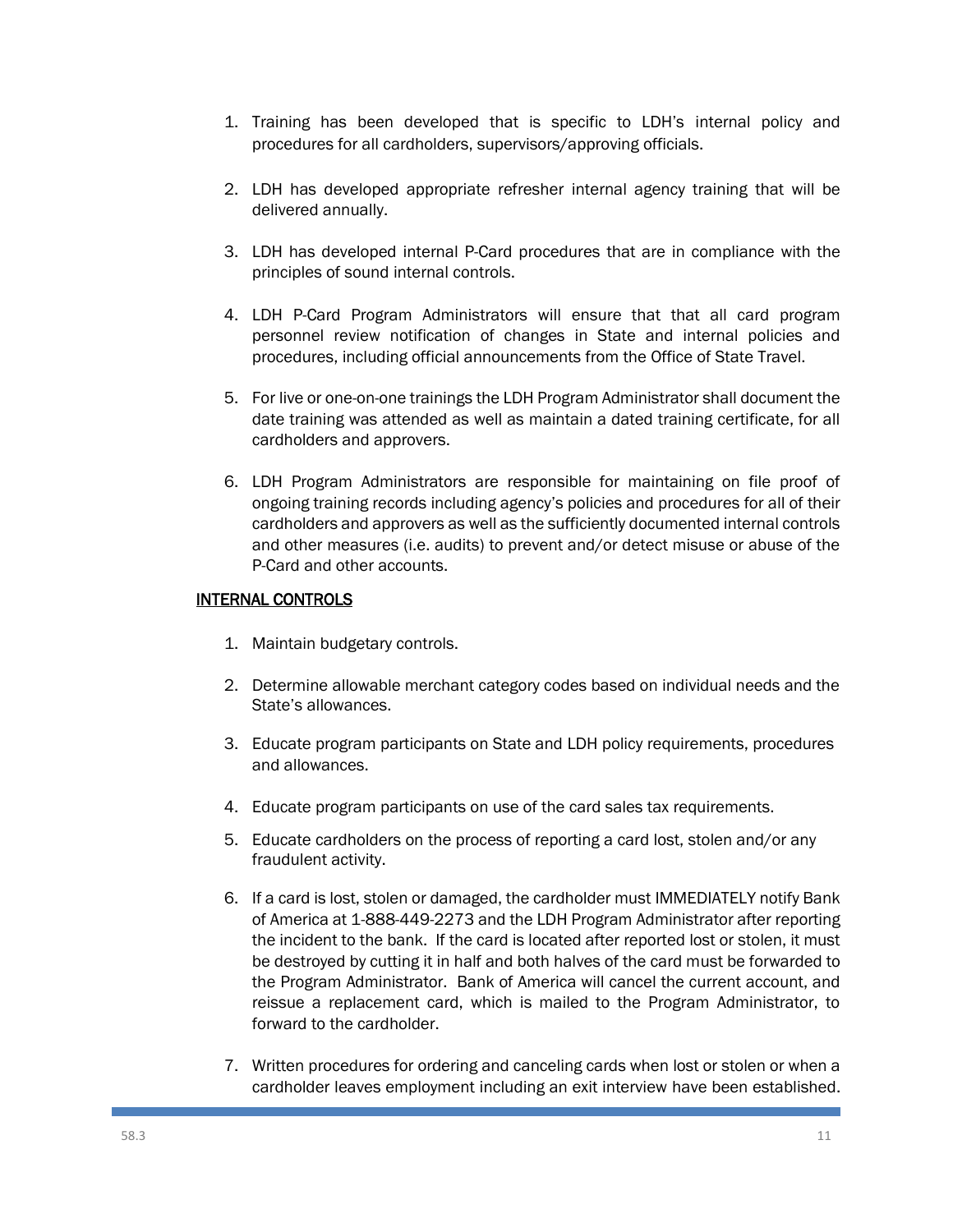An exit interview should include a review by the cardholder, supervisor/approving official and/or program administrator of all current charges on the account, verifying that all necessary original supporting documents, original receipts and required signatures have been obtained. Verify receipts are attached to each transaction in WORKS with a full description of item(s) purchased, not a generic description and both the cardholder and approver have signed off on all transactions in WORKS Workflow. Cards are to be returned to the agency program administrator to be canceled and destroyed.

8. Procedures for cardholders and approvers on extended leave have been established, and addressed within their respective responsibilities.

Cardholders are to contact the program administer to lower their spending limits to \$1, along with completing all required transaction tasks in WORKS, processing their Billing Cycle Completed Purchase Log and Billing Statement, along with securing both the cardholder and approver's signatures, prior to the start date of their absence.

Approvers are to contact the program administrator, to notify that a backup approver has been designated, during their absence. The backup approver must complete both OST and LDH online trainings, complete the Approver Agreement, and forward all to the Program Administrator, to be setup in WORKS, prior to the start date of their absence.

- 9. Cardholder's spending limits are to be suspended to \$1 during an extended absence and/or until the cardholder returns. This will protect the cardholder and LDH during their absence.
- 10. Employees are to be disciplined in the event of abuse, misuse or failure to comply with established guidelines. If a cardholder makes an unauthorized and/or personal charge and does not voluntarily refund the purchase to the Department, the Department will take disciplinary action, up to and including termination of employment and legal actions, as allowed by the fullest extent of the law, to recoup the funds.
- 11. P-Card/CBA charges are a direct liability of the State; therefore, as a rule Louisiana State sales tax should never be charged on card purchases. The State of Louisiana tax exemption number is printed on the front of the P-Card.

It is the cardholder's responsibility to ensure that state tax is not charged. Cardholders must make every effort at the time of purchase to avoid being charged Louisiana State sales tax, if in-state sales taxes are charged, it is the cardholder's responsibility to get a credit issued to their card, or the cardholder should be made to reimburse the agency the total amount of the state taxes. Documentation of attempts to obtain credit for any State Sales Tax charged in error must be maintained with the documentation for the transaction where the tax was charged.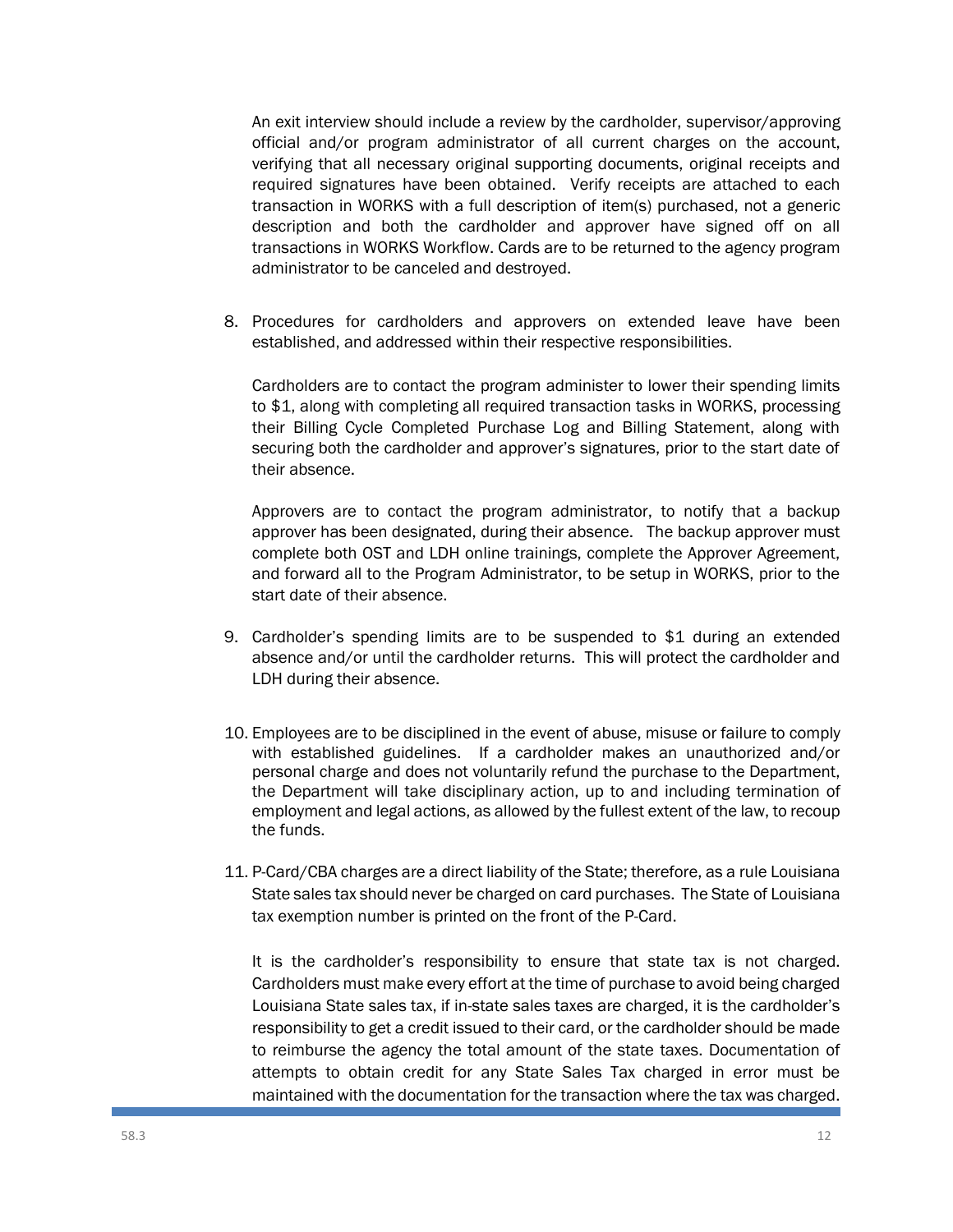In the event state sales tax is charged and a credit is warranted, it will be the cardholder's responsibility to have the vendor-merchant (not Bank of America) issue a credit to the cardholder's account.

- 12. Maintain a list of all LDH cardholder's names and their approvers in the Office of Planning and Budget with documentation showing notification to approvers of the cardholders they are responsible for approving.
- 13. Ensure that every cardholder's business email address matches the cardholder's name in WORKS. Another cardholder's email address or a personal email may not be used without prior approval from the Commissioner of Administration.
- 14. Annually, the program administrator, along with all cardholder approvers shall review cardholders, cardholder limits and ensure appropriate utilization. Documentation shall be maintained showing compliance with this requirement to include a list of all cardholders including a statement all were reviewed, signed and dated. Please note: The approver's agreement form cannot be substituted for this review, unless the agreement form is modified to add cardholder limits.
- 15. If it is necessary for a cardholder to set up an online account, such as Amazon, EBay, etc. in order to obtain the required item/services, the cardholder must first receive approval from the agency program administrator to do so and show evidence that there is no other means to obtain the required item/services. These types of accounts, if necessary and allowed for use by an employee, must have a standalone business account or registration and must not be combined with an individual's personal account. By doing this, the agency will have access to view the accounts online while verifying that all purchases are being delivered directly to the business address associated with the cardholder.

PayPal accounts cannot be used by LDH cardholders due the terms and conditions of PayPal that we cannot agree to.

16. Ensure that transactions are audited monthly in accordance with the Audit Requirements, see Section VII.

# C. DEPARTMENT HEAD

The Department Head is responsible for all LDH P-Card Activity and ensuring that the program is in compliance with all requirements. The Department Head will be responsible for designating the P-Card Program Administrators for LDH. A change in the selection of the State Agency P-Card Program Administrator(s) and/or Department Head shall be immediately submitted to the State Program Administrator in writing, and reflected on the State Purchasing Card Program Administrator Change form [http://www.doa.la.gov/osp/Travel/lacartepcard/lacartecardadminr.pdf.](http://www.doa.la.gov/osp/Travel/lacartepcard/lacartecardadminr.pdf) This must be signed by the LDH Department Head. The completed form should be emailed, faxed or mailed to the State P-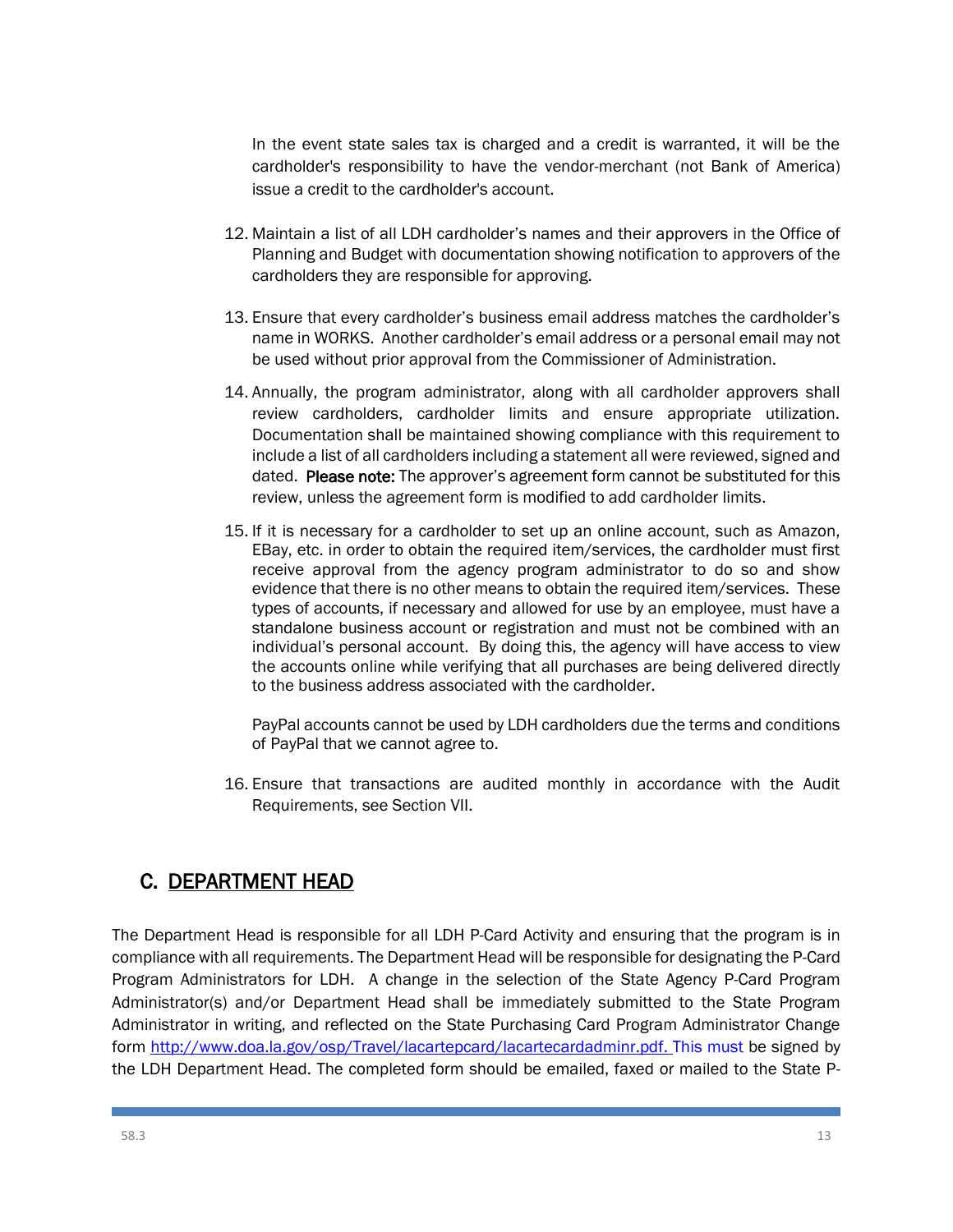Card Program Administrator. The State P-Card Administrator will forward all changes to the Issuing Bank.

# D. AGENCY PROGRAM ADMINISTRATOR

The LDH Program Administrator serves as the main point-of-contact for all card program personnel and serves as a liaison between their Agency, the Office of State Travel and the issuing bank. The LDH Program Administrators are responsible for coordinating, monitoring and overseeing the agency's Purchasing Card Program, ensuring that key controls are in place and are operating as designed. It is mandated that LDH have at a minimum of both a Primary and Secondary Program Administrator. If LDH is unable to meet the requirement of both a primary and secondary administrator, Administrators must submit a request for approval from the Office of State Travel with justification as to why this requirement cannot be met. Any or all of the following administrative responsibilities may be delegated to another individual, however any person with any administrative roles may not possess a card.

LDH Program Administrators must fulfill responsibilities in the following areas:

#### PROGRAM MANAGEMENT

- 1. Keep informed of program updates distributed by the Office of State Travel, as they are sent as an email and posted to the Office of State Travel website [http://www.doa.la.gov/Pages/osp/Travel/Index.aspx.](http://www.doa.la.gov/Pages/osp/Travel/Index.aspx) Disseminating all information to the Department Head, cardholders, approvers and any other agency personal as deemed appropriate.
- 2. Maintain the annual, original signed agreement form for the State of Louisiana Corporate Liability P-Card Program for all participants of the P-Card Program. A copy of the signed agreement along with the state and agency policies, or a link to all policies, current purchasing policies, rules and regulations, mandates, Louisiana Statutes, Executive Orders, internal agency policies and procedures as applicable, shall be provided to all program participants.
- 3. Maintain copies of the annual online Leo Certification for all program participants.
- 4. Provide the State P-Card Program Administrator written notice immediately of any changes in status to the LDH P-Card Program Administrator.
- 5. Communicate all program and policy changes to all program participants
- 6. Collaborate with the LDH Department Head to develop and maintain the Purchasing Card Policy and Procedures for LDH to address policy areas unique to the state agency or that are not covered by the Statewide Policy.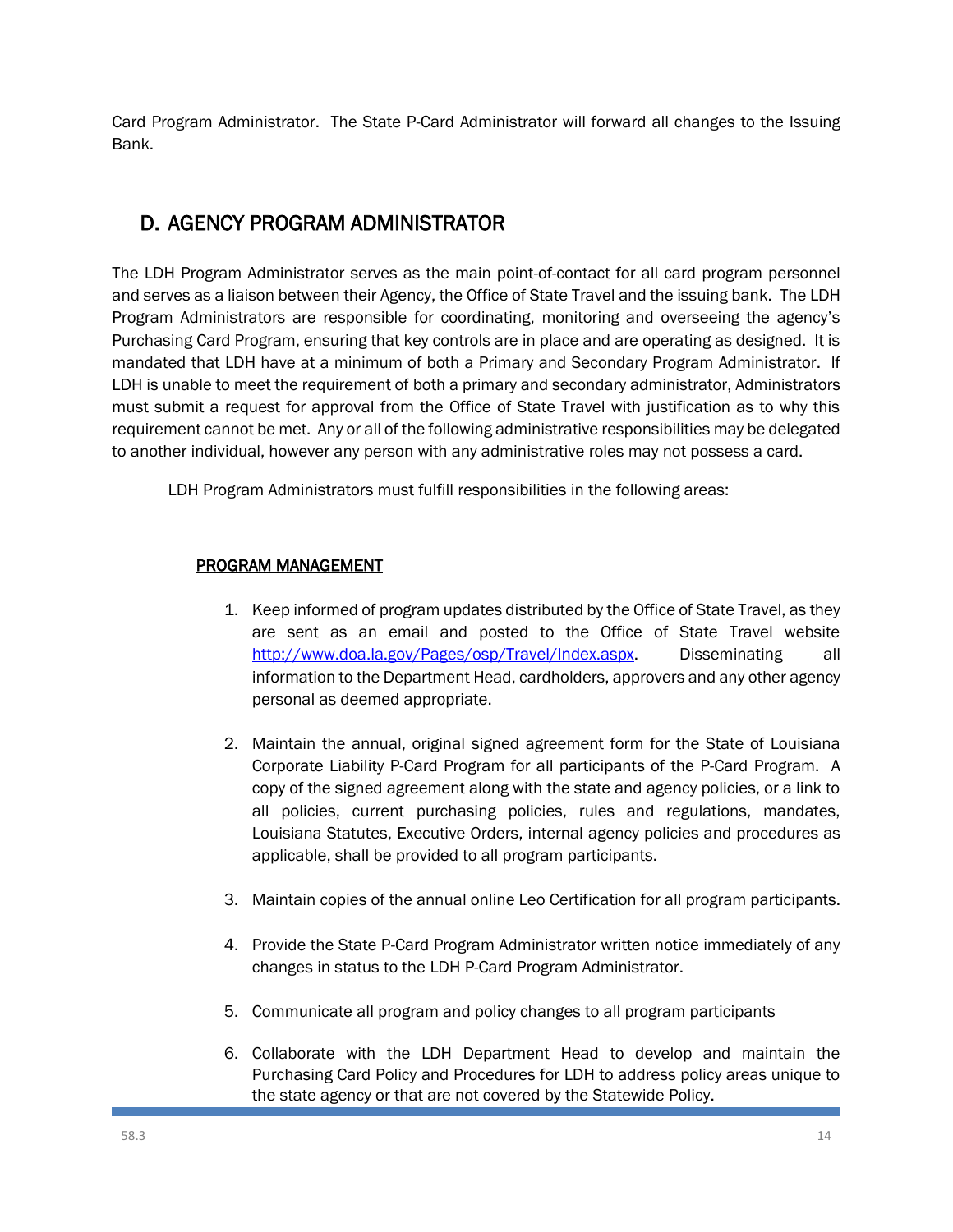- 7. Review the LDH P-Card procedures at least annually to ensure compliance with all purchasing policies, rules and regulations, statues, executive orders, mandates as applicable.
- 8. Work with management to identify job titles or positions that require a P-Card.
- 9. Develop internal procedures for requesting new cards and/or changes to existing cards (i.e. change in spending limits).
- 10. Work with management to determine appropriate cardholder spending limits based on budget restrictions, job requirements, historical spending patterns, and overall procurement practices.
- 11. Monitor the issuance of cards, ensuring prompt reconciliation of periodic statements.
- 12. Along with the cardholder's approving official, evaluate cardholder spending limits against actual usage annually and terminate cards that show consistently low usage, or have been dormant for one year.
- 13. Issue secure user ID's for each cardholder, approver, accountant, auditors and program administrators for LDH in all WORKS applications.
- 14. Request cards, users in WORKS and perform any maintenance necessary for program participants.
- 15. Ensure that all program participants' job titles are listed in the Nickname Field in WORKS.
- 16. Terminate a cardholder's status as a cardholder and cancel P-Cards through WORKS.
- 17. Immediately inform the State P-Card Program Administrator of any misuse, abuse or fraudulent use of a P-Card.

# E. APPROVER

The approver is an LDH employee who approves purchases made by the cardholder to which he or she is assigned. Approvers are limited to 20 cardholders and must be the immediate supervisor or the person most familiar with the cardholder's business needs that is at least one level higher than the cardholder. By approving each P-Card transaction, the approver exercises critical control by ensuring authorized and appropriate P-Card use and correct allocation of expenses in accordance with all purchasing policies, rules and regulations, statues, executive orders, mandates, policies as applicable. No cardholder may approve his or her own P-Card transactions. The cardholder shall never be the final approver of his own monthly P-Card log/online transactions.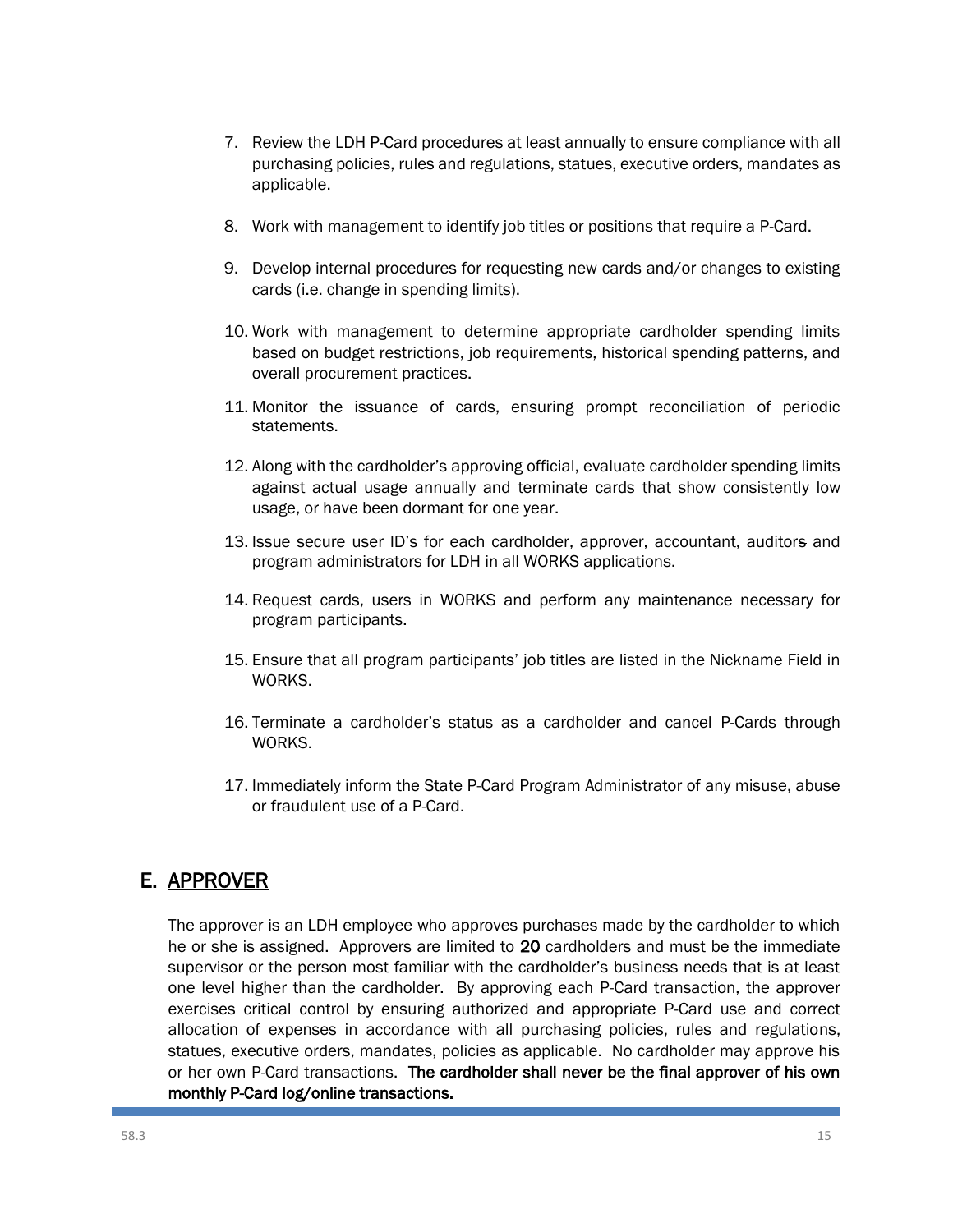#### The approver has the following responsibilities:

- 1. Obtain, review and understand the state and LDH policies. Maintain knowledge of all applicable current purchasing policies, rules and regulations, mandates, Louisiana Statutes, Executive Orders, internal LDH policies and procedures as applicable on use of the P-Card. Keeping informed of program updates as sent from the LDH program administrators or anyone else associated with the P-Card program.
- 2. Annually complete both the state and LDH required training on policies and procedures and sign the Approver Agreement Form (Attachment C), with original documentation given to the LDH program administrator and a copy kept on file with the approver.
- 3. Immediately report any fraud or misuse, whether actual, suspected or personal charges to the LDH program administrator, as well as, any other personnel as required. The approver will participate in any disciplinary actions which may be deemed appropriate, if necessary.
- 4. The Approver and any cardholder in which you are the approver, shall notify an LDH program administrator immediately upon the following: separation; change in department/section; or during extended leave.
- 5. Complete an exit review with the cardholder in conjunction with the Program Administrator of the cardholder's active transactions and sign off by both the cardholder and approver in WORKS. Ensure supporting documentation and receipts are secured, including the Billing Cycle Completed Purchase Log and Billing Statement, and obtain the cardholder's and approver's required signatures, prior to departure.
- 6. Ensure that the P-Card is obtained from the employee upon separation or a change in department/section and return card to the LDH program administrator. Ensure that the program administrator makes necessary changes to cancel the card and to remove the approver as the employee's approver and/or employee from the list of cardholders for which approver is responsible, once the cardholder has completed the exit interview.
- 7. As a safeguard, the LDH Human Resources office will provide a bi-weekly report showing employee terminations. The program administrator and staff will review this report to assure that no terminated employee has an active card. It this is found to be true, steps will be taken to reprimand the supervisor/approvers for not completing their required responsibilities.
- 8. Ensure that either approver or the cardholder notifies the LDH program administrator if a card is lost, stolen or has fraudulent charges. Ensure that the cardholder immediately notifies the bank as well.
- 9. Ensure each transaction, to the best of approver's knowledge:
	- Has an appropriate business purpose, not for personal use, fits the cardholder's business needs.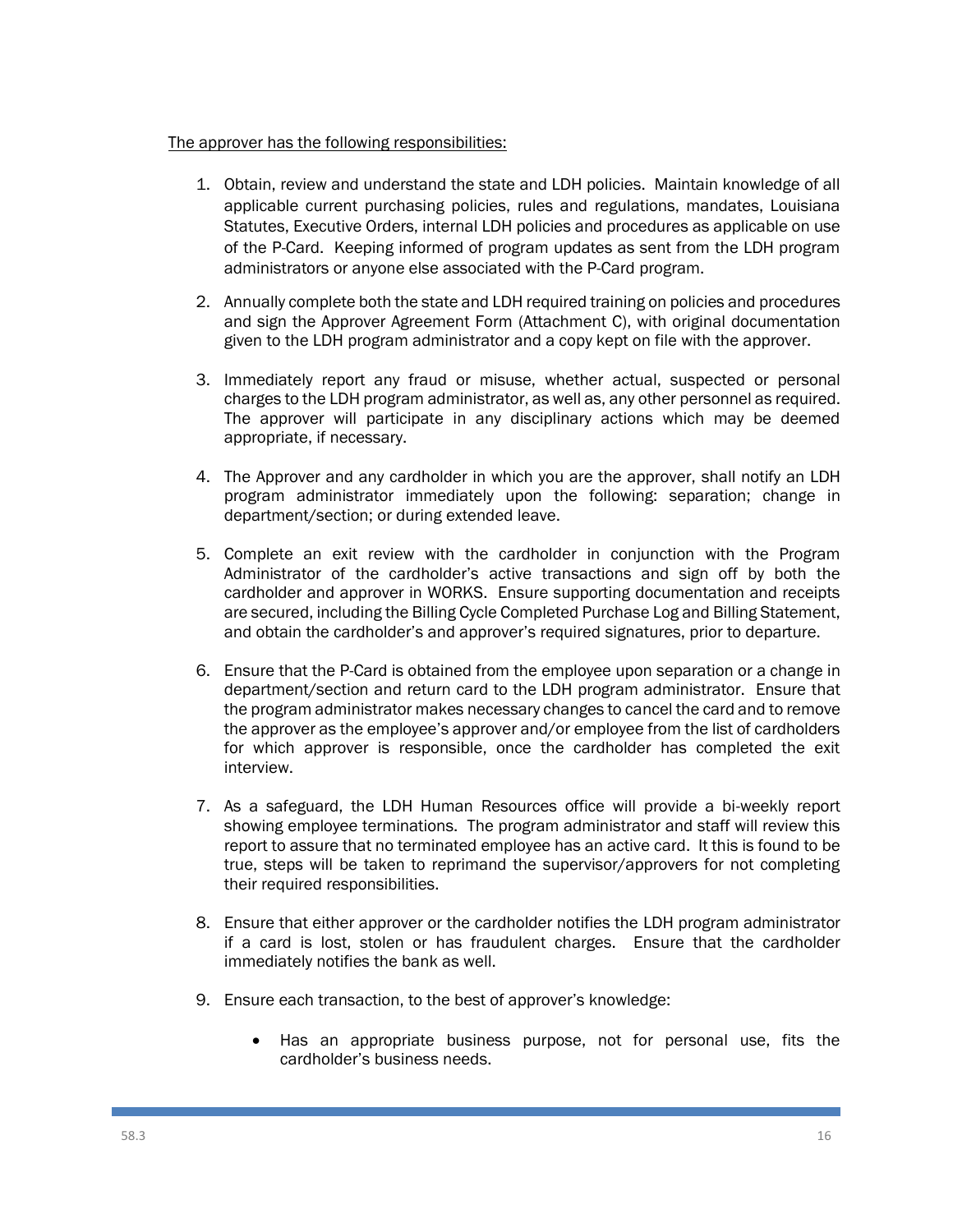- Is in compliance with all current purchasing policies, rules and regulations, mandates, Louisiana Statutes, Executive Orders, internal LDH policies and procedures as applicable.
- Includes an original receipt and complete supporting documentation, including a detailed line item description where generic descriptions is on receipts such as "general merchandise".
- Verify that receipt date, supporting documentation and documentation dates, along with the log dates, correspond with known business needs.
- All receipts and supporting documentation are scanned into WORKS Workflow, once implemented and tied to the appropriate transaction and reviewed against the original receipt and supporting documentation.
- Does not include sales tax.
- Has been coded properly for payments as outlined in this policy and procedures and as required in WORKS Workflow for ISIS and LaGov interface agencies.
- All documentation corresponds with the program cycle dates (which begin the 6th of one month and ends the 5th of the following month).

NOTE: It is the Approver's responsibility to verify the validity of each transaction, and that complete original documentation exists to support each purchase, service and/or credit, verifying that the purchases are for official state business, by reviewing both the original documentation and the attached documentation to each transaction that is in WORKS workflow.

- 10. The approver must review the information and original documentation entered and scanned into Workflow, and submitted by the cardholder prior to signing off on the transaction in WORKS. If the information is not correct, the Approver should flag the transaction and electronically return it to the Cardholder for additional information and/or correction.
- 11. All transactions must be approved in WORKS by the approver and not auto signed off. WORKS approver in WORKS must be the cardholder's supervisor that is at least one level higher and has a thorough knowledge of cardholder's job responsibilities and is familiar with the business case and appropriate business needs for the cardholder's transactions in order to determine if purchases are job-related or otherwise authorized. An Approvers electronic approval certifies that the goods and/or services purchased are essential and necessary, appropriately budgeted for and are in compliance with all requirements herein.

NOTE: The approver must sign off on all transactions in WORKS before the cardholder's monthly credit limit will refresh. Approval by the approver certifies that the documentation is acceptable for each transaction and that it was for official state business that it is in compliance with appropriate rules and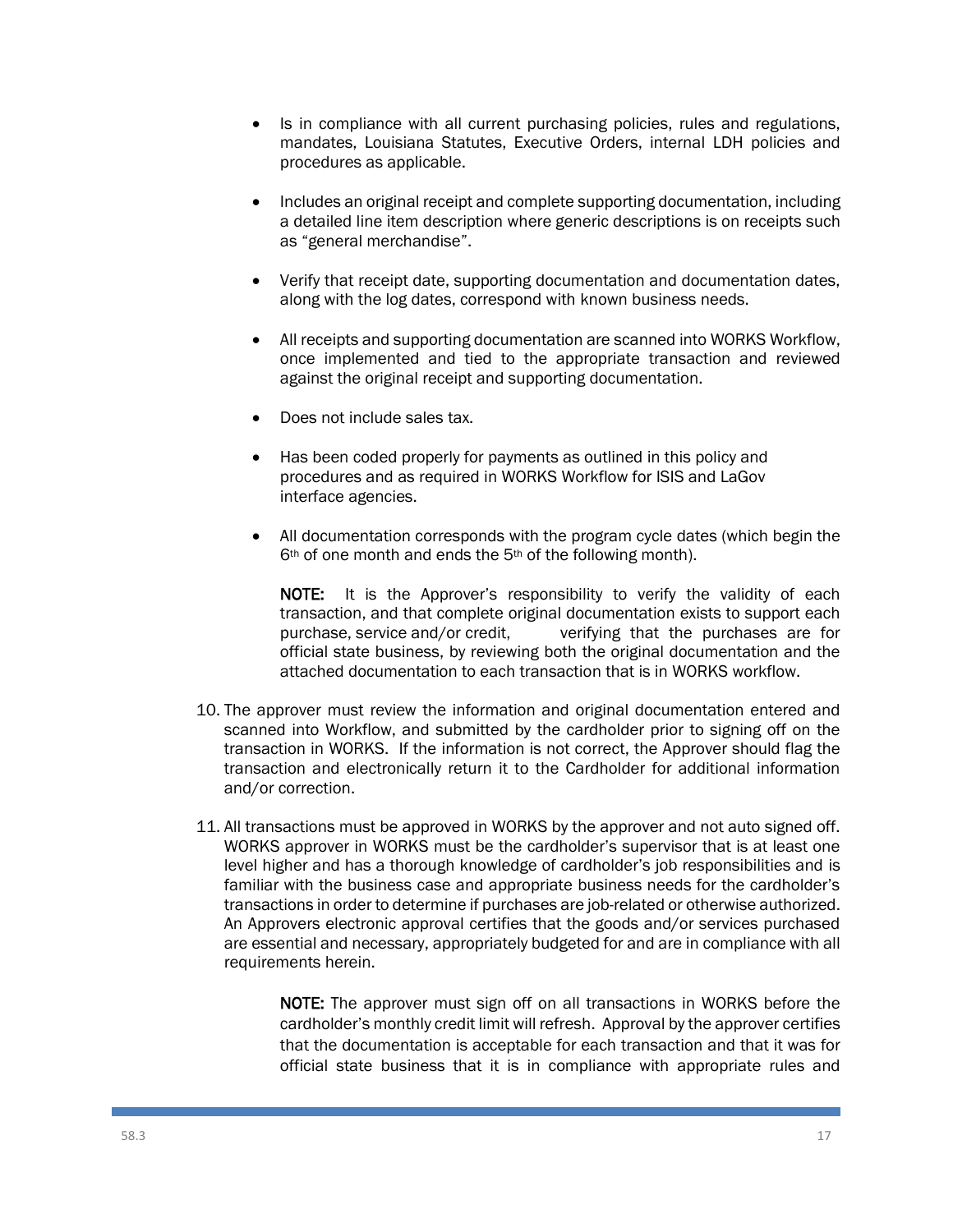regulations, etc., as mentioned above, that it has been reviewed and is approved.

12. Ensure that an electronic log, is completed by each cardholder. Both the log and original billing statement must be signed by both the approver and the cardholder. Both the cardholder and the approver must sign off electronically on every transaction in WORKS with no auto-sign off signatures before the WORKS Billing Cycle Log can be accepted as the signed log. Electronic signatures are acceptable for the WORKS Workflow Billing Cycle Log only. Original Billing statements must be signed by both the cardholder and the approver, electronic or stamped signatures are not acceptable. The approved electronic log with electronic signatures of both the cardholder and the approver, signed original monthly statement, by both the cardholder and the approver, along with any findings and justifications, must then be forwarded to the LDH Division of Planning and Budget Office for review and maintenance of the file.

NOTE: The Approver that signs off on transactions in Works, MUST also sign the paper billing statement. However, if additional approvers are assigned to a cardholder they may also sign off on the paper billing statement.

13. Review, at a minimum annually, all cardholders which approver is designated as an approver along with profile limits to ensure appropriate utilization of the card and program intent. This will ensure that all cardholders limits, MCC Codes, etc., are working properly for the cardholder. If limits or codes are not allowing the cardholder to perform his duties, then the approver should contact the LDH program administrator to make necessary adjustments.

Understand that failure to properly fulfill responsibilities as a P-card approver could result, at a minimum, in the following:

- Written counseling which would be placed in employee file for a minimum of 12 months.
- Consultation with LDH program administrators, and possibly LDH Secretary and internal audit section.
- Disciplinary actions, up to and including termination of employment.
- Legal actions, as allowed by the fullest extent of the law.

# F. CARDHOLDER

All cardholders must keep informed of program updates as sent from the LDH program administrators or anyone associated with the program. Cardholders must have an understanding of state current purchasing policies, rules and regulations, mandates, Louisiana Statutes, Executive Orders, and this policy and procedure.

Purchases should never be artificially divided to avoid the P-Card policy limits. Cardholders are prohibited from splitting a transaction between two or more transactions in order to circumvent the Single Purchasing Limit (SPL) imposed on the card regardless of the amount of the SPL. Section 6 of the current Small Purchase Executive Order reads "In absence of a good faith business basis, no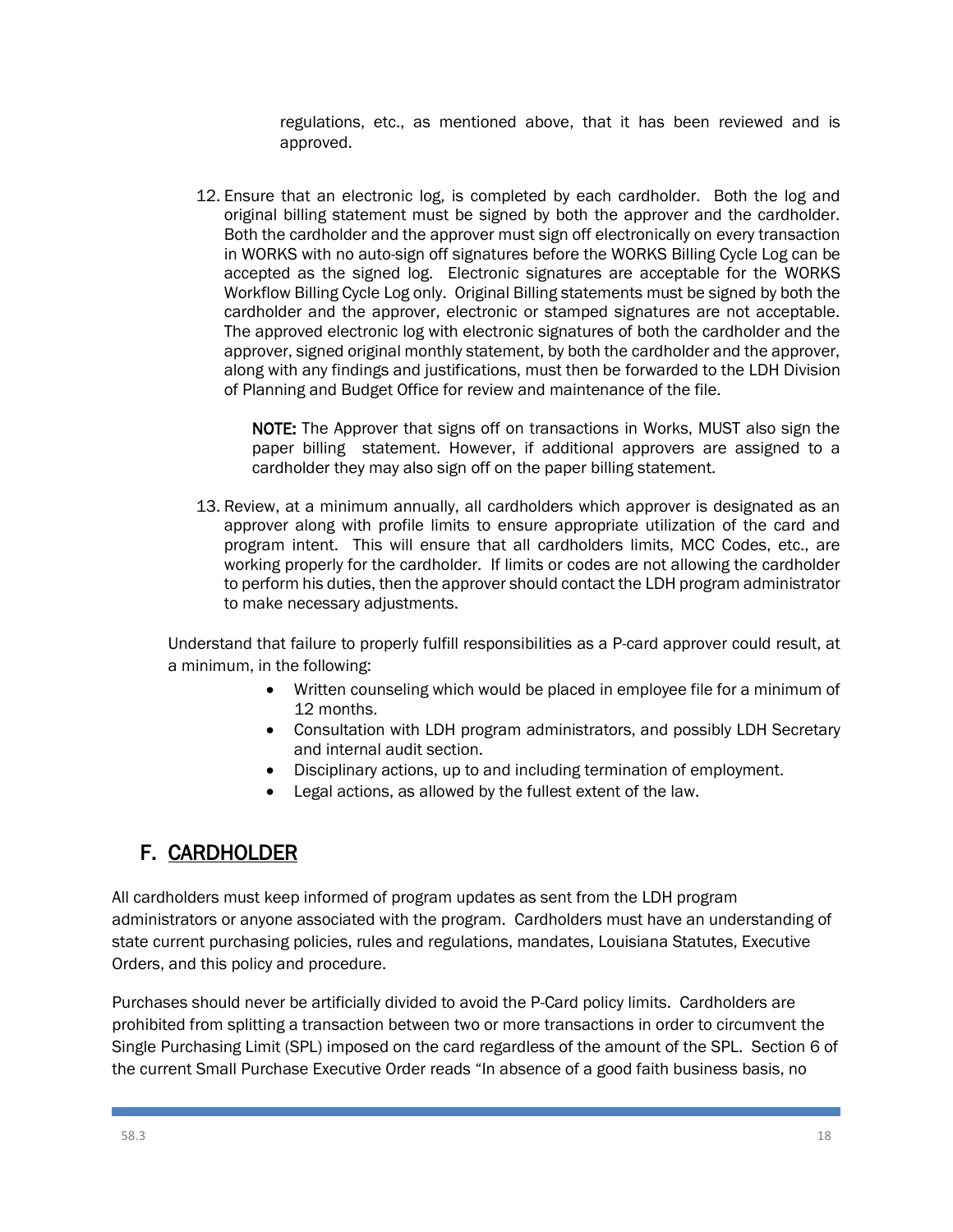purchase or procurement shall be artificially divided within a cost center or its equivalent, to avoid the competitive process or the solicitation of competitive sealed bids".

To obtain a new pcard, all cardholders must complete the LDH LaCarte Program Cardholder Enrollment Form (Attachment D) and obtain the necessary approvals and forward the card application to Program Administrator for processing along with certification identified in item 2 below, as well as the approver's certification, only if they are new to the approver role.

#### CARD USAGE

Use of the P-Card is for official state business only. No personal use. The P-Card is limited to the person whose name is embossed on the card.

- 1. Annually complete all required state and agency training on policies and procedures and sign the Cardholder Agreement Form, with original documentation given to agency program administrator and a copy kept on file with the approver.
- 2. The Cardholder is to never:
	- Loan to another person or use to pay for another person's expenses without prior approval from the Office of State Travel.
	- Give account number or pin number to any individual other than the merchant in which a purchase is being made.
	- Include the full P-Card account number in emails, faxes, reports, memos etc. If necessary use of the last four or eight digits are allowed.
	- Send a copy of the P-Card if requested by a merchant. If this is required for payment, then the cardholder must use another form of payment other than the State Liability P-Card.
	- Use an individual P-Card for personal, non-business expenses for any reason.
	- Pay State sales taxes on purchases with this card, since it is a state liability. See Section VIII regarding sales taxes.
	- Use the P-Card to access or attempt to access cash under any circumstances.
	- Accept cash, gift cards or store credit in lieu of a credit to the P-Card account.
	- Purchase gift cards/gift certificates, without prior approval from the Office of State Travel, as they are considered cash and taxable.
	- Avoid procurement or payment procedures.
	- Purchase of alcohol, food, or entertainment services without obtaining prior written approval from the LDH Program Administrator and from the Office of State Travel.
	- NEVER MAKE A PAYMENT DIRECTLY TO THE BANK in the event that an unauthorized charge is placed on the individual's state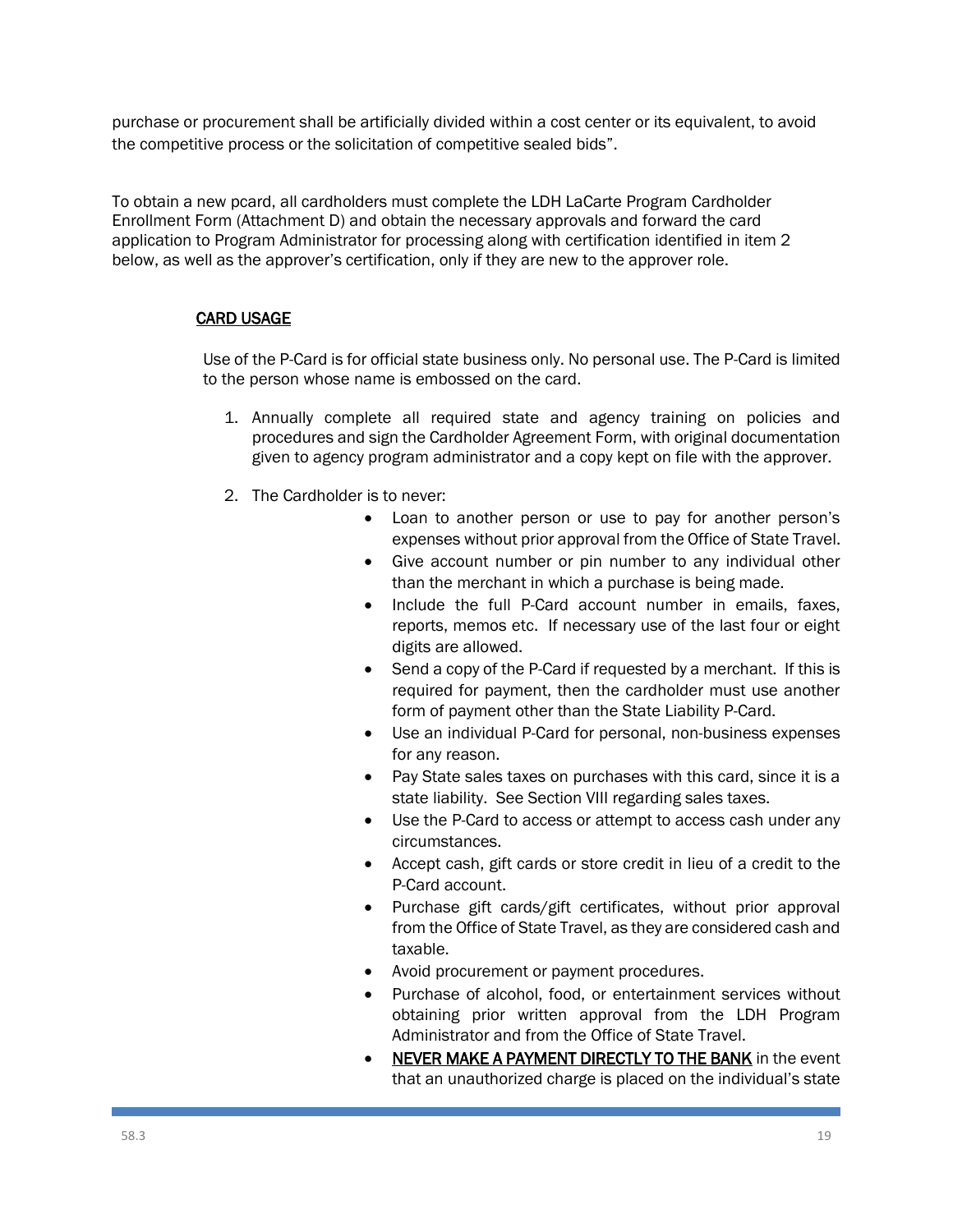corporate liability P-Card. Making a payment directly to the bank will cause the monthly statement billing file to be out of balance, and the agency will have to determine the cause. Ultimately, it will be determined that a personal payment was made. In order to avoid this situation, report any unauthorized charges to the LDH program administrator immediately, along with decision on how the funds will be reimbursed back to the agency.

- 3. Notify the LDH program administrator if fraudulent charges are noticed, as the card may need to be cancelled and another card issued.
- 4. Notify the LDH program administrator if use of a card has changed and lower or higher limits are necessary.
- 5. Immediately report a lost or stolen card by calling Bank of America at 1-888-449- 2273.
- 6. Agree to complete an exit interview with supervisor/approver and return the P-Card immediately upon request or upon separation from the agency. Cardholder should discontinue use of the purchasing card immediately upon notification of separation. This will allow sufficient time for receipts to be submitted and for outstanding charges to be processed before leaving employment. Failure to do so may result in charges not being reconciled.
- 7. Notify the Program Administrator immediately when anticipating and/or prior to an extended leave of absence. Ensure that all transactions have been reconciled and signed by both the cardholder and cardholder's supervisor/approver. Ensure that the account has been suspended until the cardholder returns to work. Types of extended absences would include maternity leave, family medical leave, medical leave, military obligations, sabbaticals, etc.
- 8. Complete a monthly log online through BOA's Works system. LDH has implemented WORKS Workflow, therefore the Billing Cycle Log meets the requirements of the electronic log. The log and original monthly billing statements must be signed by the cardholder and approver. Use of the WORKS Billing Cycle Log for reconciliation eliminates the need for manual signatures on the log since the sign off in the system constitutes an electronic signature as long as it shows both the cardholder and approver signoff/date. Signature stamps are not permitted.

Failure to comply with the above requirements may result in revocation of card privileges and/or disciplinary action.

#### WORKS WORKFLOW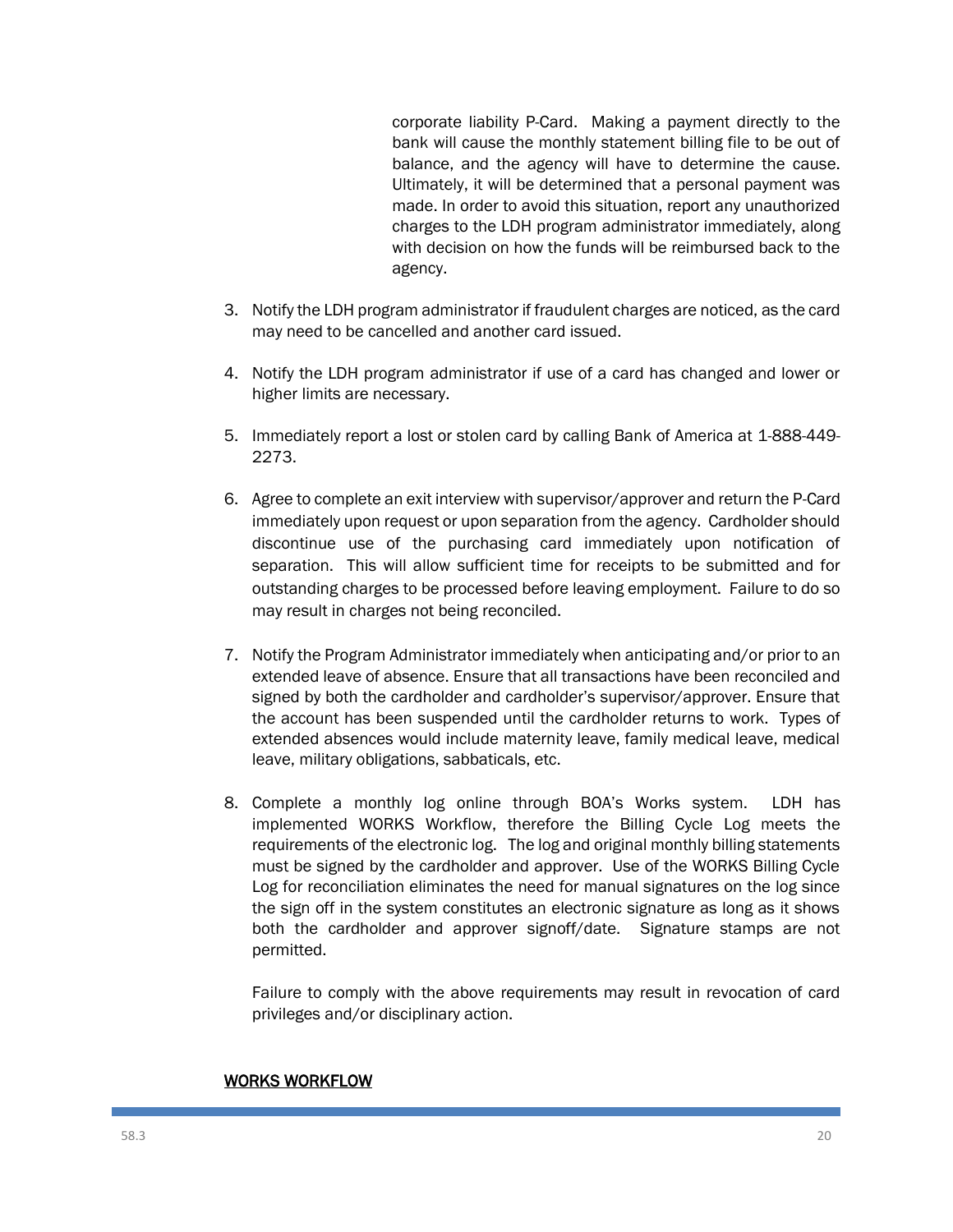- 1. Cardholders must enter comments and/or line item descriptions for each transaction. This allows program administrators, auditors, and other third parties more oversight of transactions. Comments should include the purpose of the purchase, for whom the purchase was made, and other relevant information to allow outside parities to determine that the expense was business-related. If more space is needed, the purpose of the purchase and who it is for may be documented on the invoice or receipt BEFORE uploading into Works. In these instances use the description field for listing what items/services were purchased as it only allows for fifty (50) characters to be entered.
- 2. Cardholders must upload and attach a copy of the invoice or receipt and any other relevant documentation (e.g. email correspondence) to the applicable single transaction in WORKS Workflow and not one upload for multiple transactions. Attachments must meet the following requirements:
	- Be a PDF document
	- Be legible (e.g. not too dark, not too light)
	- Contain copies of all pages of invoices or other documents.
- 3. If applicable cardholder must add accounting codes to the GL segments.
- 4. Cardholder's must sign off on all transactions in WORKS before the monthly credit limit will refresh.

## G. DECLARED EMERGENCY

In the event of a State of Emergency declared by the Governor declares a state of emergency, the P-Card may be changed to allow higher limits and opening of certain MCC codes for essential employees who are cardholders that would be active during an emergency situation and not all cardholders. An emergency profile must be created in WORKS which shall not exceed the following limits, without prior approval from Office of State Travel: SPL (single purchase limit) \$25,000, Travel and Rest MCC Groups may be removed if determined to be necessary for group accommodations; however, the Cash MCC Group must remain attached to the profile at all times, as the use of cash is never allowed, even during emergency situations.

Higher limits do NOT eliminate the need to follow emergency procurement rules, policies, procedures, mandates and/or executive orders.

It is the LDH Program Administrator's responsibility to ensure that all cards are returned to their original profile once the emergency declaration has expired and/or when higher emergency limits are no longer necessary.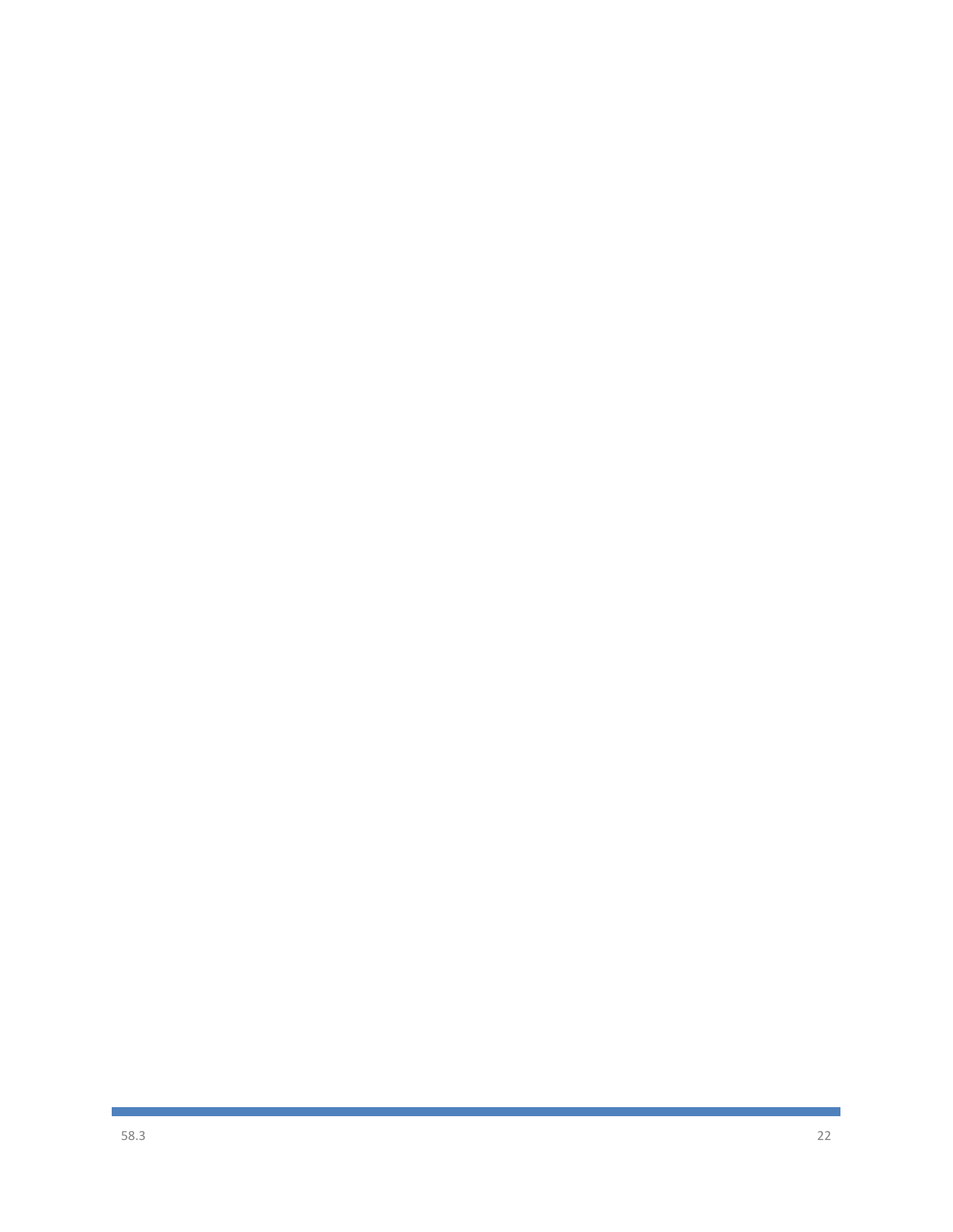## **III. SECURITY**

Each cardholder, agency program administrator, auditor, cardholder approver, or any other employee participating in the program, is responsible for the security of their card, WORKS user ID(s) and password(s), and therefore should:

- 1. Never allow someone else to possess their card.
- 2. Recognize that the P-Card is the property of the State of Louisiana and the cardholder is responsible for the physical security and control of the P-Card and its appropriate use.
- 3. P-Cards are issued in the employee's name and are not to be used by anyone other than the person identified on the card. When not in use, cards should be kept in a secure location accessible only by the cardholder. Cardholders are responsible for the security of the P-Card and the transactions made against them, as well as ensuring purchasing guidelines and internal controls are followed. The Cardholder is also responsible for maintaining the security of card data such as the account number, pin number, the expiration date, and the card verification value (CVV), the 3-digit security code located on the back of the card.
- 4. Never display the Card Account Number, WORKS and WORKS Workflow user ID and passwords around their work area.
- 5. Never give the Card Account Number, user IDs or passwords to someone else.
- 6. Never email the full account numbers or user ID numbers or passwords or store full account numbers in supporting documentation.
- 7. Secure assigned WORKS application User IDs. Never share User ID, password or pin number and/or leave work area while logged into the system or leave log-in information lying in an unsecure area.

### **IV. DOCUMENTATION**

Documentation must be adequate and sufficient to adhere to purchasing policies, rules and regulations, mandates, Louisiana Statutes, Executive Orders, internal agency policies and procedures and for recording of expenditures in the state/agency accounting system as applicable. LDH Division of Planning and Budget will ensure that all supporting documentation along with the original receipts are scanned and attached to each corresponding transaction.

It is the cardholder's responsibility to obtain itemized original receipts and any other documentation. Original documentation is required for all purchases and credits regardless of the order method. For items purchased over the counter, the cardholder should obtain the original customer receipt. When ordering by telephone, fax, or computer, the cardholder must obtain a packing list or similar document. For items such as registrations, where the vendor does not normally generate a receipt or packing slip, a copy of the ordering document may be used. Acceptable documentation must include a line description, with full description not a generic "general merchandise" description, and line item pricing for the purchase. Electronic receipts are allowed if they are un-editable and are maintained in compliance with the agency retention policy. For internet purchases, the print out of the order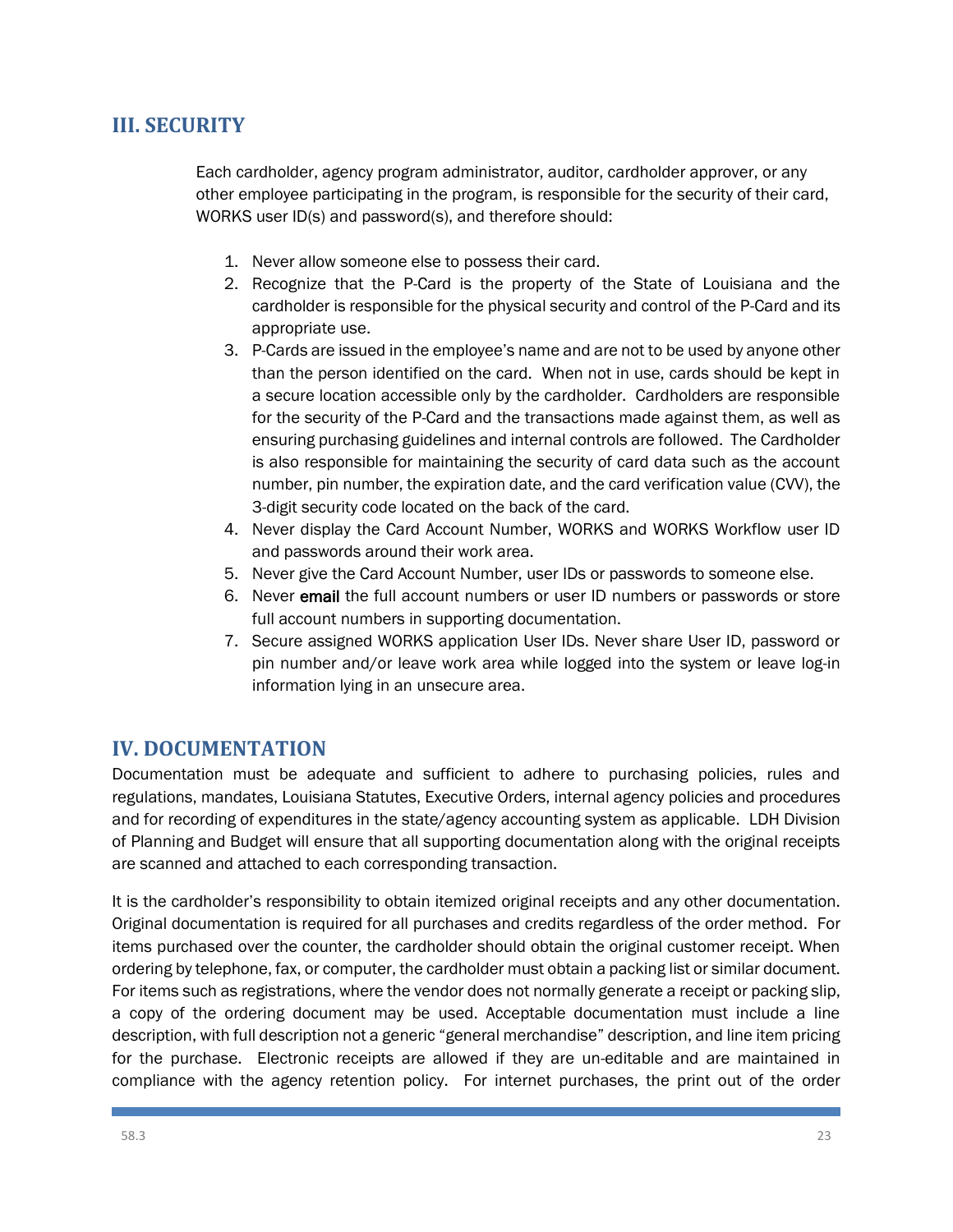confirmation showing the details, or the printout of the order details, or the shipping document if it shows what was purchased, the quantity and the price paid suffice for the itemized receipts.

If a receipt is not furnished by the merchant (as may be the case with a phone or Internet order), documentation such as an order confirmation, packing slip, or invoice, etc. shall be obtained and shall contain an itemized and detailed description of the purchase. All receipts must give an itemized and detailed description of the purchase and must include at a minimum:

- 1. Merchant Name
- 2. Date of Purchase
- 3. Description (a receipt description, which only states "Miscellaneous", or "Merchandise", or only includes a vendor's stock or item number, is not acceptable).
- 4. Unit price and quantity
- 5. Transaction total

If a cardholder does not obtain an original receipt and a duplicate cannot be obtained, the cardholder should use LDH's Missing Receipt Form (Attachment J). Multiple uses of the form in a fiscal year should result in suspension of card privileges for a period of time as determined by the agency.

All required original documentation (both paper and in an un-editable electronic format), special approvals, etc., must be submitted timely and in accordance with their agency's internal policy and procedures.

The immediate approver must verify and ensure that the following controls are being met and that transactions are appropriate, accurate, have a business case and business need for the purchase, all receipt dates and other supporting documentation dates are applicable with known need, if applicable, and were approved. Documentation of approval must be accomplished electronically online by signing off on the transaction.

- 1. Acceptable complete original documentation exists both paper and in an un-editable electronic format, once Workflow has been implemented, to support each purchase, service and/or credit, verify that purchases are for official state business and comply with any current purchasing policies, rules and regulations, mandates, Louisiana Statutes, Executive Orders, internal agency policies and procedures as applicable, as all must be followed during the use of the LaCarte Purchasing Card and this policy.
- 2. Confirm all supporting original documentation (including complete line item descriptions where generic description is on receipts such as "general merchandise," approved electronic log with electronic signatures of both the cardholder and the approver, no auto-sign offs and signed original monthly statement, by both the cardholder and the approver, along with any findings and justifications) and must then forward to the LDH program administrator in the office of Planning and Budget for review and maintenance of the file.

Cardholders must run and provide a "Billing Cycle Completed Purchase Log" as an un-editable, PDF formatted electronic log. All logs and original monthly billing statements must be signed by the cardholder and the approver. Use of the WORKS "Billing Cycle Completed Purchase Log" eliminates the need for manual signatures on the log only, as long as every transaction has been signed off in WORKS by both the cardholder and the approver (as the data generated at the time includes the most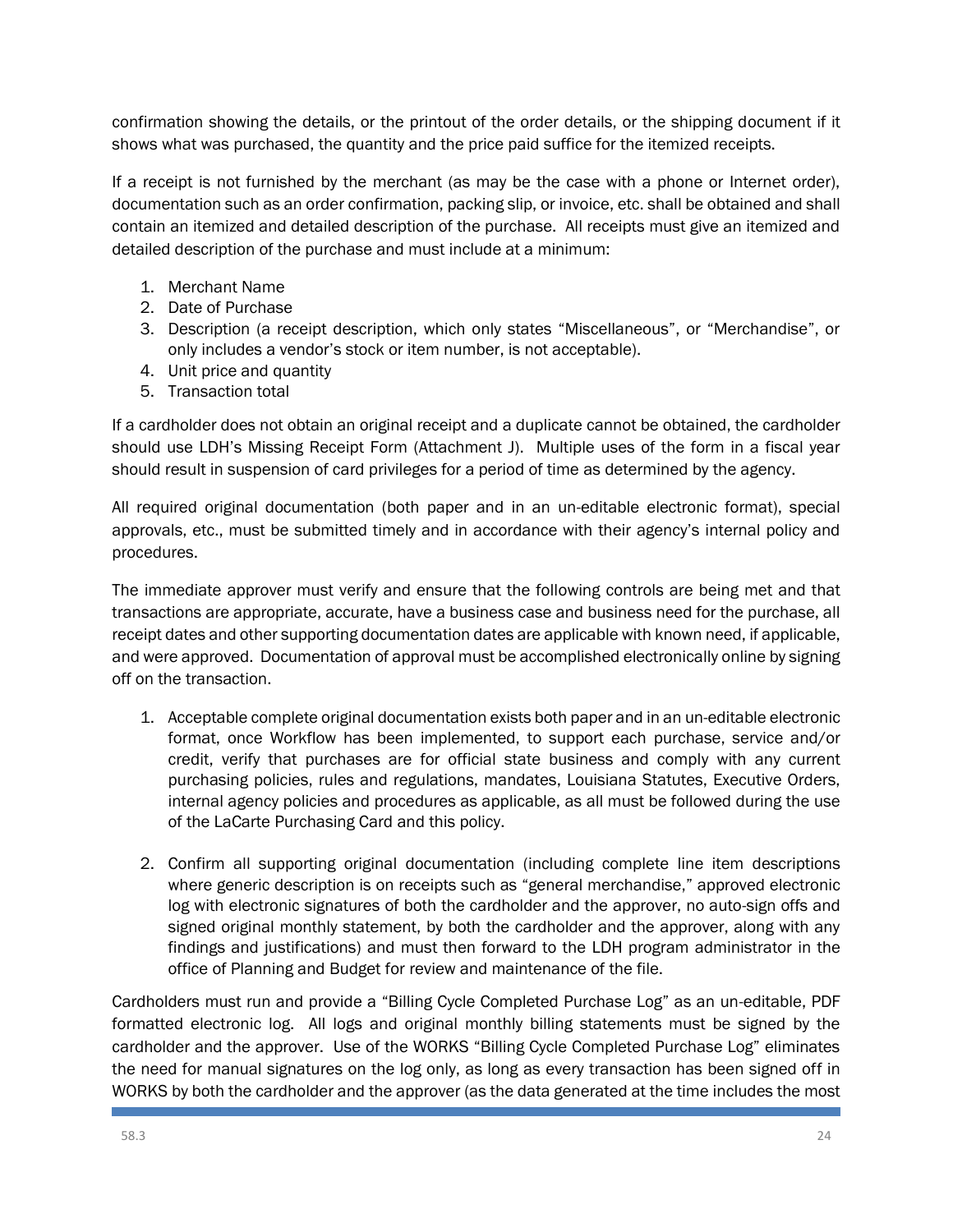current signoff information with the date and time stamp of the approval). The Monthly Billing Statement must be manually signed by both the cardholder and the approver; electronic or stamped signatures are not acceptable.

All original receipts and original supporting documentation must be maintained by the Office of Planning and Budget.

The agency cardholder approvers will forward all original supporting documentation along with original invoices, receipts and approved electronic log, by both the cardholder and the approver, and the signed original statement, by both the cardholder and the approver, and any findings and justifications to the Office of Planning and Budget, for review and maintenance of the files, in accordance with record retention laws. All files must be centrally located in the Office of Planning and Budget, and will be subject to review by the Office of State Travel, the Louisiana Legislative Auditors Office and any other duly authorized auditor.

All system entries and scanned supporting documentation, when utilizing Workflow and electronic approvals are maintained electronically within the WORKS Workflow online system for up to 3 years. If an agency requires documentation retention for more than 3 years, it is the responsibility of the agency to obtain and archive the transaction data annually.

Failure to comply with the above requirements may result in revocation of card privileges and/or disciplinary action.

## **V. CARD MISUSE**

Cardholders, program users, or approving officials, auditors or anyone associated with the program who knowingly, or through willful neglect, fail to comply with the requirements may be subject to suspension or termination of account privileges or other disciplinary action, up to and including termination of employment and criminal prosecution to the fullest extent of the law.

# A. FRAUD PURCHASES

Any use of the P-Card which is determined to be an intentional attempt to defraud the state for personal gain or for personal reasons is prohibited. An employee suspected of having misused the P‐Card with the intent to defraud the state will be subjected to an investigation. Should the investigation result in findings which show that the actions of the employee have caused impairment to state service and should those findings be sufficient to support such action, the employee will be subject to disciplinary action. The nature of the disciplinary action will be at the discretion of the LDH Appointing Authority and will be based on the investigation findings and the record of the employee. Any such investigation and ensuing action shall be reported to the Legislative Auditor, the Office of Inspector General and the Director of the Office of State Travel.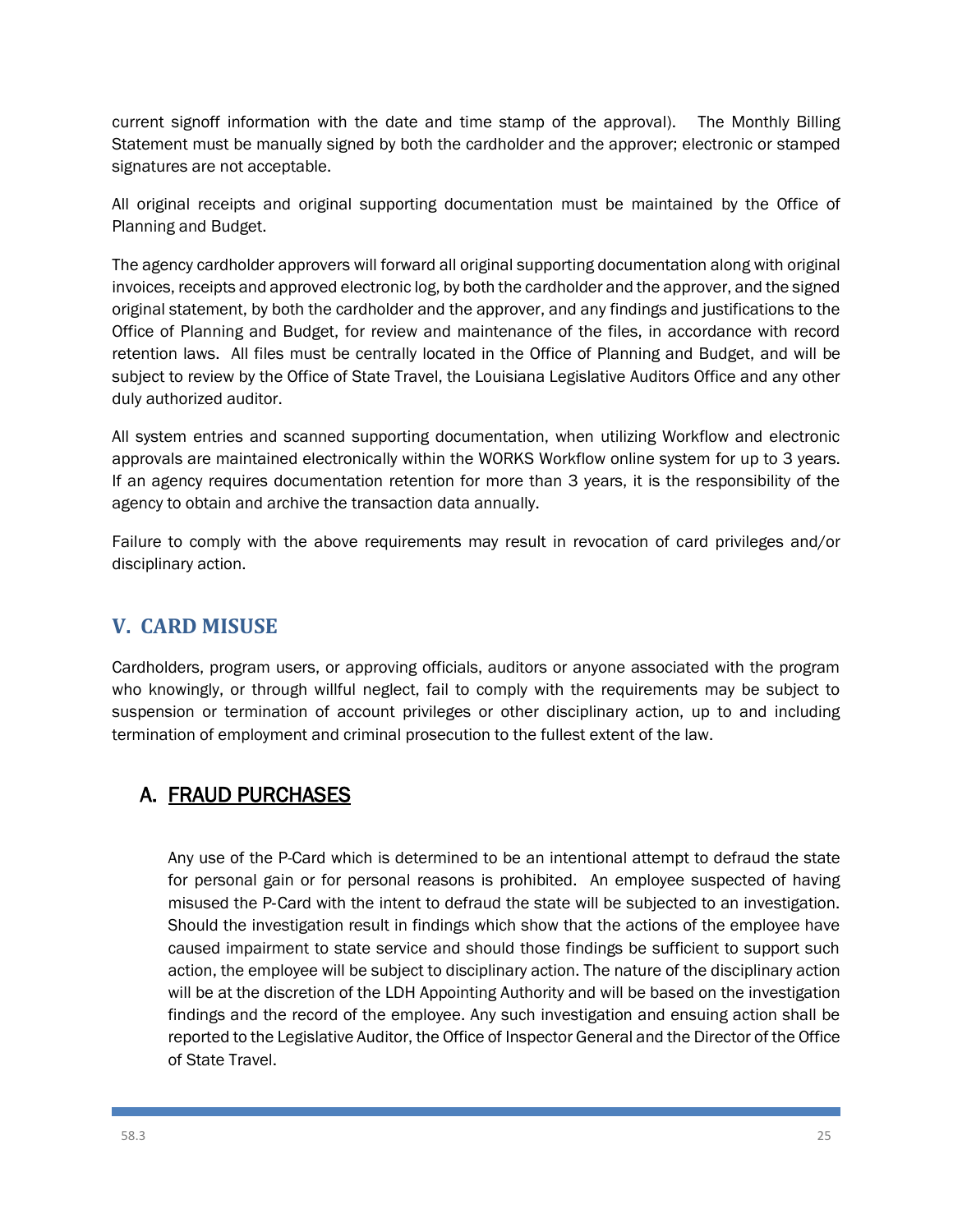When it has been identified that an employee made an unauthorized, personal or unapproved charge on the state issued P-Card, and it is determined that this was accidental and not an intentional fraudulent purchase, the cardholder will be instructed to submit a check made payable to the Louisiana Department of Health within 30 days of the purchase in the amount of the unauthorized charge. With the check, the cardholder is to include the coding that the unauthorized transaction was allocated to so that the check is deposited as return of appropriation to the proper account coding. Repeated purchases will warrant cancellation of account.

Any recognized or suspected misuse of the P‐Card Program should be immediately reported to the LDH program administrator and may be anonymously, reported to the State of Louisiana Inspector General's Fraud and Abuse Hotline at 1‐866‐801‐2549 or for additional information one when the may may be a set of the set of the set of the set of the set of the set of the set of the set of the set of the set of the set of the set of the set of the set of the set of the set of the set of the set of th [http://oig.louisiana.gov/index.cfm?md=pagebuilder&tmp=home&nid=3&pnid=0&pid=4&cat](http://oig.louisiana.gov/index.cfm?md=pagebuilder&tmp=home&nid=3&pnid=0&pid=4&catid=0)  $id=0$ .

Cardholders and other program personnel are prohibited from using the P-Card for the purchase of any goods or services not directly or indirectly related to official State of Louisiana business. Intentional use of the card for personal purchases will result in disciplinary action, up to and including termination from State employment and criminal prosecution.

Supervisors or other approving officials who knowingly, or through willful neglect, approve personal or fraudulent purchases are subject to the same disciplinary actions as those making the purchase.

# B. NON-APPROVED PURCHASES

A non-approved purchase is a purchase made by a State cardholder for which payment by the state is unapproved. A non-approved purchase differs from a fraud purchase in that it is an unintentional misuse of the P-Card with no intent to deceive the agency for personal gain or for the personal gain of others.

A non-approved purchase is generally the result of a miscommunication between a supervisor and the cardholder. A non-approved purchase could occur when the cardholder mistakenly uses the P-Card rather than a personal card.

When a non-approved purchase occurs, the cardholder should be counseled to use more care in handling of the P-Card. The counseling should be in writing and maintained in the employee's file for no longer than one year unless another incident occurs. The employee must pay for the item purchased inappropriately. Should another incident of a non-approved purchase occur within a 12-month period, LDH's Appointing Authority should consider revocation of the P-Card.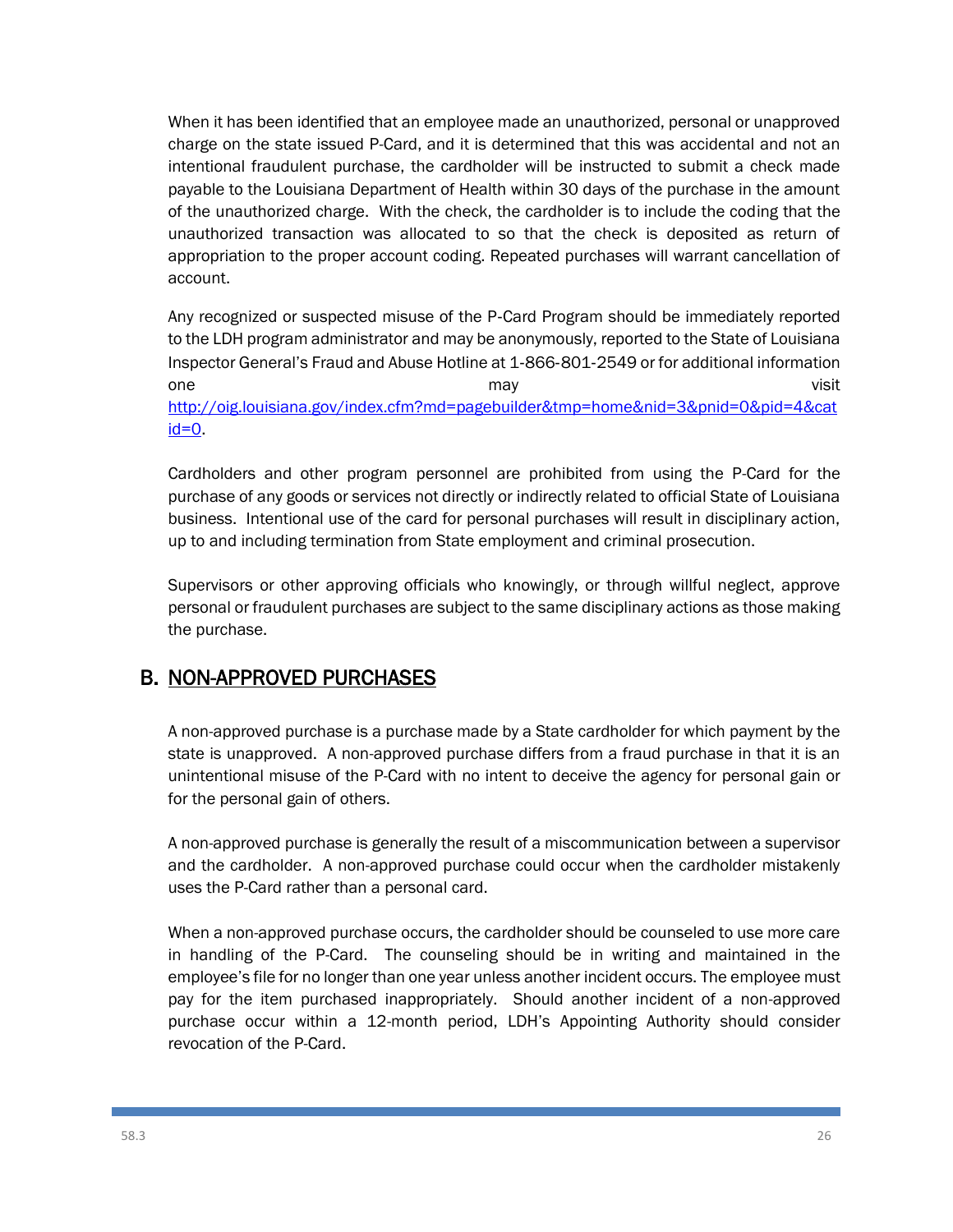# C. DISCIPLINARY ACTION FOR UNAUTHORIZED, PERSONAL OR UNAPPROVED **CHARGES**

If a cardholder makes an unauthorized, personal or unapproved charge and does not voluntarily refund the purchase to the Department, the Department will take disciplinary action. The nature of the disciplinary action will be the prerogative of the appointing authority and will be based on the investigation and the ensuing action shall be reported to the Legislative Auditor, the Director of Office of State Travel, and the LDH LaCarte Program Administrator. Unauthorized use may include termination of employment and legal action, as allowed to the fullest extent for recovery of the funds.

## D. MERCHANT FORCED TRANSACTIONS

- 1. Commercial cards are accepted by a variety of merchants that process transactions only if approved by the issuing bank thereby abiding by the card controls in place. Merchant transactions are processed using one of the two steps as follow: Merchants process transactions against card controls (MCC, limits, expiration date, etc.) and, if approved, receive an authorization number.
- 2. Merchants submit the transaction for payment from the bank.
	- In rare instances, merchants will circumvent the authorization process and only perform step two. This means that the merchant didn't process the transaction against the card controls and therefore did not receive an authorization number.
	- If this happens, the merchant has forfeited all dispute rights, the transaction can be disputed by the cardholder and unless the merchant provides a valid authorization number, the dispute will be resolved in the cardholder's favor.

## **VI. DISPUTES**

In the event a cardholder finds items on the monthly billing statement that do not correlate with retained receipts and supporting documentation, the cardholder must contact the merchant to try to resolve the problem, such as where transactions were not made by the cardholder, or involve incorrect transaction amounts, or if there is an issue with service or quality.

If the merchant agrees an error has been made, they will credit the cardholder's account. The credit should appear on the next monthly billing statement. The cardholder should check the next statement for credit.

If the dispute with the vendor is not resolved, the dispute can be processed in WORKS or the cardholder can complete the Statement of Disputed Item Form (Attachment G). The Statement of Disputed Item Form may also be obtained at [http://www.doa.la.gov/Pages/osp/Travel/forms.aspx\)](http://www.doa.la.gov/Pages/osp/Travel/forms.aspx) must be completed and mailed or faxed with required enclosure within 60 days from the billing close date (5th of each month) to:

Bank of America – Commercial Card Services Operation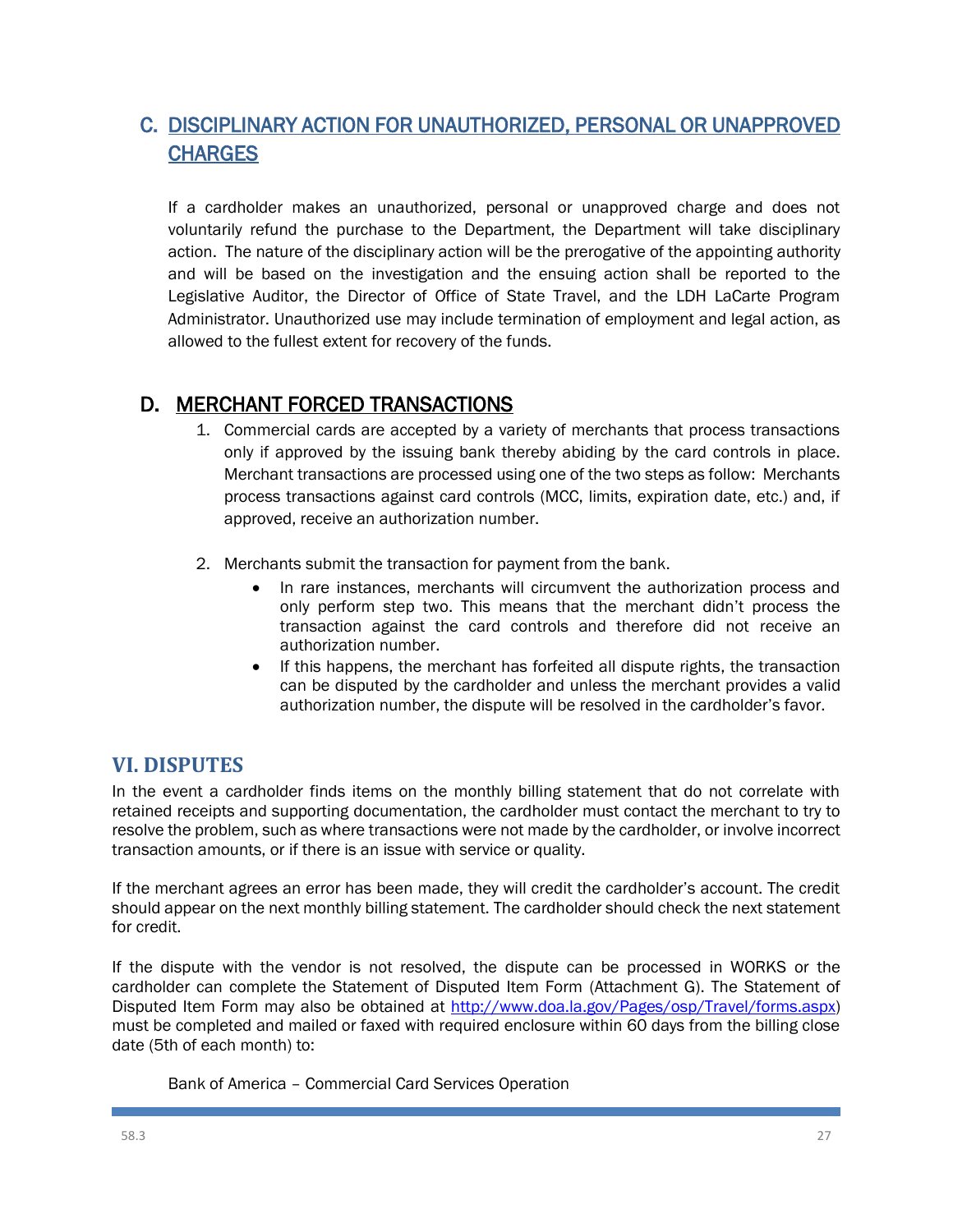P O Box 53142 Phoenix, AZ 85072-3142 Phone: (800) 410-6465 Fax: (888) 678-6046

A copy of the dispute form should be sent to the LDH Program Administrators, Shelly Mayfield [\(Shelly.Mayfield@LA.Gov\)](mailto:Shelly.Mayfield@LA.Gov) or Christy Wallace [\(Christy.Wallace@LA.Gov\)](mailto:Christy.Wallace@LA.Gov).

Disputed transactions will be paid; therefore, the cardholder must mark purchasing documentation as "DISPUTED". Cardholder should retain a copy of the disputed documentation and verify receipt of the credit on future statements.

All disputes must be identified in writing within 60 days of the billing statement. Bank of America will then resolve disputes within 180 days.

Sales tax is not a disputable item. It is the responsibility of the cardholder to notify merchants that a purchase is sales tax exempt and provide the tax exemption number.

#### **VII. SALES TAX**

Cardholders are responsible for ensuring that merchants do not charge tax or provide a credit for inadvertent charges.

- 1. P-Card charges are a direct liability of the State; therefore, as a rule Louisiana State sales tax should never be charged on card purchases. The State of Louisiana tax exemption number is printed on the front of the P-Card.
- 2. It is the cardholder's responsibility to ensure that state tax is not charged. Cardholders must make every effort at the time of purchase to avoid being charged Louisiana State sales tax. If in-state sales taxes are charged, it is the cardholder's responsibility to get a credit issued to their card, or the cardholder should reimburse the agency the total amount of the state taxes. Documentation of attempts to obtain credit for any State Sales Tax charged in error must be maintained with the documentation for the transaction where the tax was charged.
- 3. In the event state sales tax is charged and a credit is warranted, it will be the cardholder's responsibility to have the vendor-merchant (not Bank of America) issue a credit to the cardholder's account.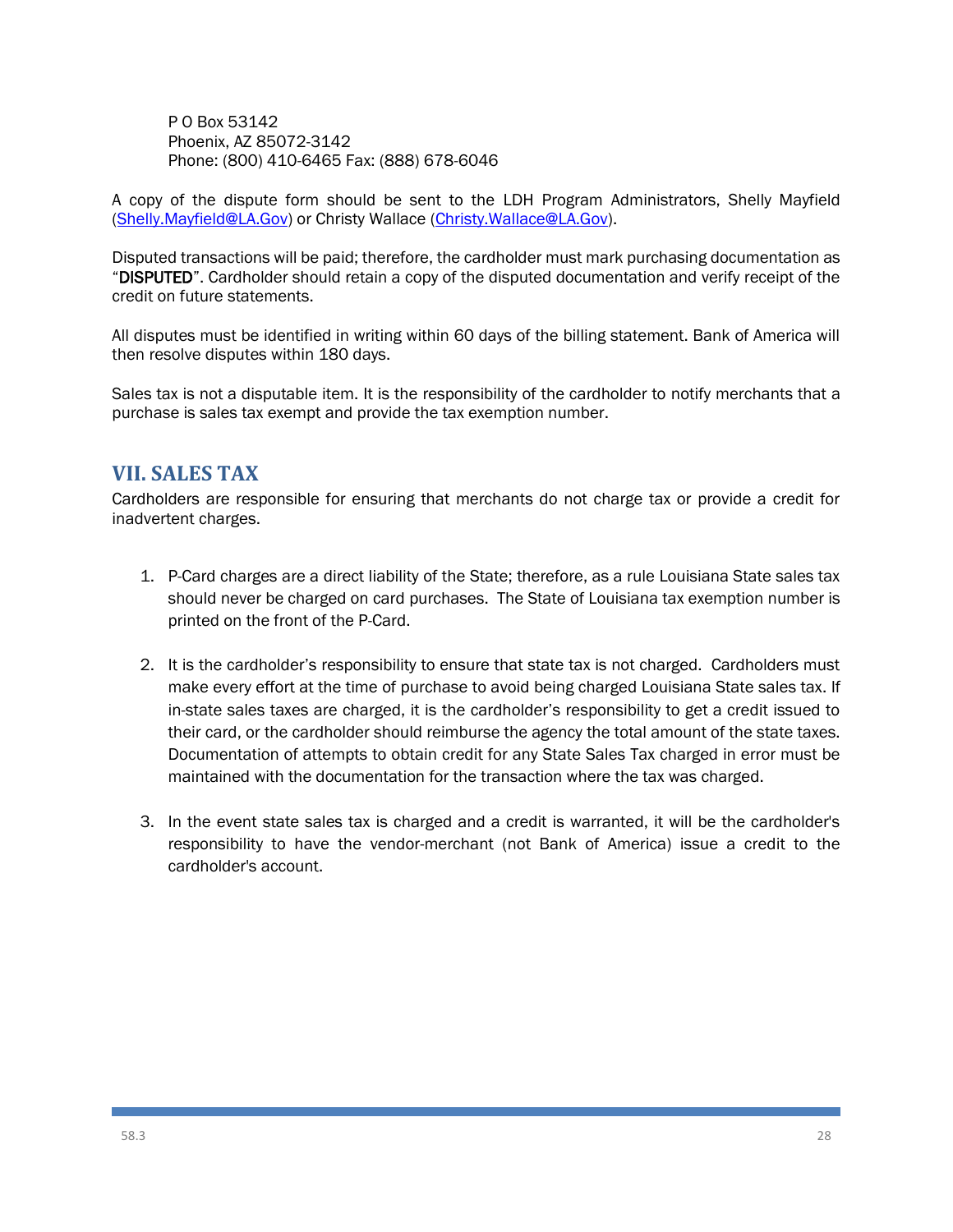## **VIII. AUDIT REQUIREMENTS**

All transactions and original supporting documentation must be, at a minimum, randomly audited monthly, by a second party; the agency program administrator or their designee. To maintain segregation of duties the program administrator or second reviewer(s) cannot be an approver and have the responsibility of auditing the monthly reports.

Agencies are responsible for performing post audits of cardholder transactions to monitor appropriate use while verifying that purchases are made in accordance with Corporate Liability "LaCarte" Purchasing Card Policy, all current purchasing policies, rules and regulations, mandates, Louisiana Statutes, Executive Orders, internal agency policies and procedures. The bank will provide reporting capabilities at no cost to each agency. Remember all transactions MUST have an original receipt. Once the agency has completed the implementation of Workflow the receipt and any supporting documentation must be uploaded electronically to WORKS and attached to the applicable transaction. Electronic copies must be unalterable and readily available to auditors when requested. The agency is responsible for securing and archiving transaction data as required by the business operations of the agency. If using WORKS Workflow, data is available electronically for up to 3 years. If using IntelliLink, data is only available for a 27 month rotating period. If an agency requires documentation retention more than allotted period provided above, it is the responsibility of the agency to obtain and archive the transaction data annually.

It is the agency's responsibility to not only review the data gathered, but to make certain that transactions are for a business purpose and have a legitimate business need for the cardholder. In the event that a transaction is being investigated, the cardholder must explain and justify the transaction being questioned. Based on the cardholder's explanation, LDH should address the situation accordingly. All backup documentation should be kept together whether printed, on a secured shared drive, flash drive or any other form to consolidate findings and responses in one central location as well as eliminate loss of information when an employee separates from the agency for any reason. All generated reports showing no transaction activity should be screened printed and kept with reports generating data.

LaCarte Purchasing Card Program Auditing Reports contain a list of reports created for agencies to use for monthly audit requirements of this program through WORKS and Visa IntelliLink. Some reports are required to be generated and reviewed at least once a month, while others have been created and designed as added value to assist in policy compliance. Although all of the reports are not required monthly, agencies are strongly encouraged to determine which of the reports are of the most value to the agency and should consider rotating them, at a minimum every other month.

All documentation/findings/replies including printed copies of reports generating no data, resulting from the monthly audit of P-card transactions, are to be maintained in the Office of Planning and Budget at LDH, and readily available for any internal or external audits that may occur. LaCarte Purchasing Card Program Auditing Report are available through WORKS and VISA IntelliLink. Data is available in WORKS for at least 36 months, Visa IntelliLink is available for a 27 rotating month period. If an agency requires documentation retention for more than 27 months, it is the responsibility of the agency to obtain and archive the transaction data accordingly.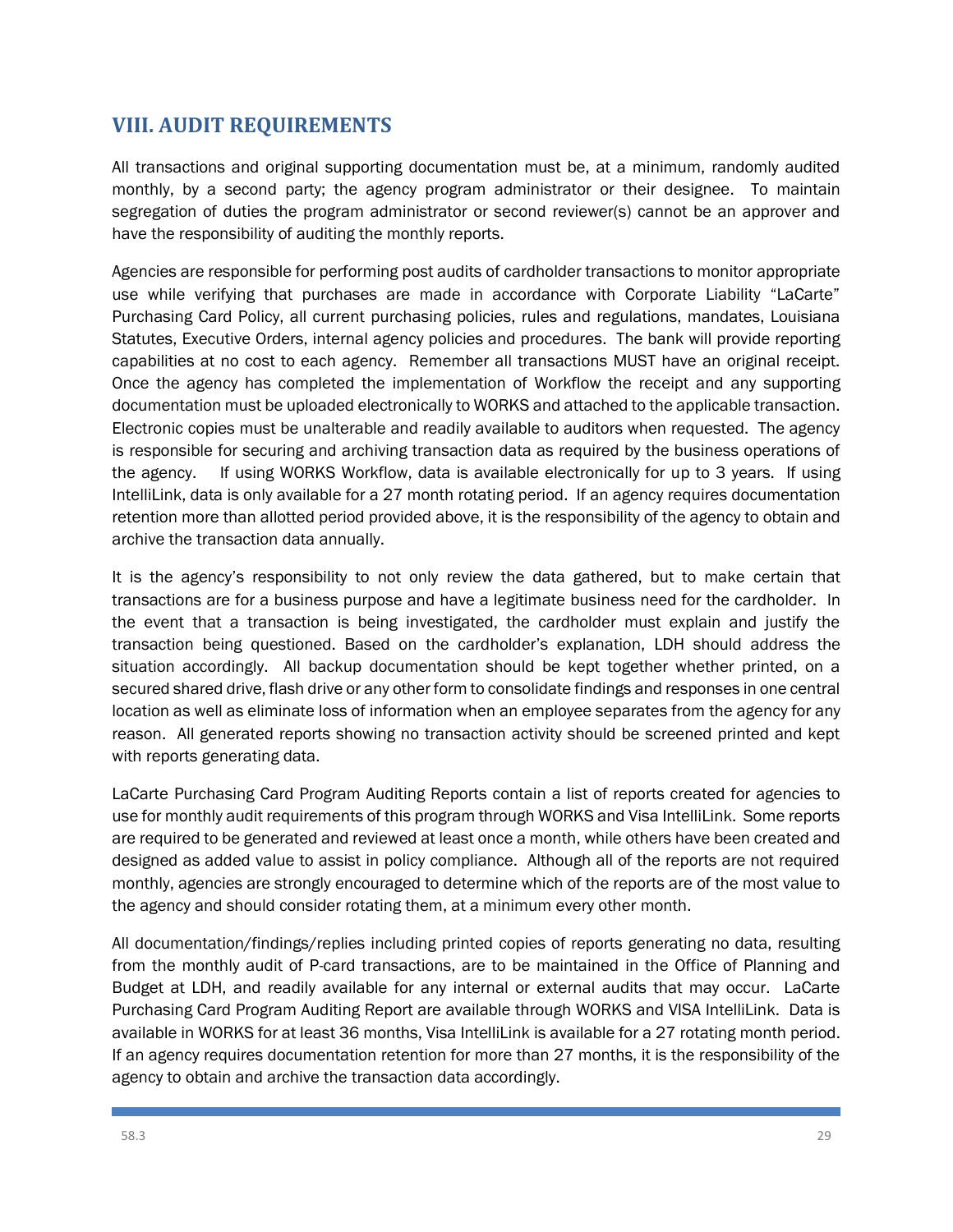Monthly reviews and inquiries, requested from the Office of State Travel, Division of Administration auditors, etc., to agency program administrators, must be answered in the time specified in the request. Currently for monthly reviews, at the minimum justification is required for each transaction, along with program administrator and agency verification that the transaction was for a business purpose and was in compliance with all state and agency card program policies, current purchasing policies, rules and regulations, mandates, Louisiana Statutes, Executive Orders, internal agency policies and procedures and/or monthly certification that the above procedures have been conducted must be certified in certified in LEO,<https://wwwcfprd.doa.louisiana.gov/PCardCompliance/> by the 14th of the current month for the billing cycle ending 30 days prior. The certification will indicate that LDH personnel administering the P-card program have generated the required reports, all requirements listed in the policy have been completed, and necessary findings have been investigated, documented and handled appropriately.

Once an agency has implemented WORKS Workflow, there are additional reports that can be created to give cardholder approvers, accountants, agency program administrators, auditors, and management information to monitor the compliance of their cardholders and staff. Data is available electronically within WORKS Workflow for up to 3 years.

In addition, reports shall be used as a tool to assist the LDH program administrator/agency with determining which cardholders may need a refresher training course, re-certification of the state's online training, counseling, cancellation of card, due to inaccuracies, etc., as well as, to determine possible changes to cardholder's limits, profiles, and MCC groups.

When WORKS Workflow implementation has been completed, a Billing Cycle Purchase Log report will be available electronically for print. It is an un-editable, PDF, formatted report. The WORKS Workflow system data is generated at the time of report request with the most current signoff information with the date and time stamp of the approval captured in the audit tracking along with all documentation which has been scanned to support P-card transactions and tied to the appropriate transaction. Always ensure that the correct cycle period/dates are entered when printing the log report. Cycle dates for the program begin on the  $6<sup>th</sup>$  of one month and ends on the  $5<sup>th</sup>$  of the following month.

## **IX. 1099 VENDORS**

For this program, 1000 reporting responsibility is assumed by VISA.

## **X. RECONCILIATION AND COST DISTRIBUTION**

LDH will ensure that monthly statements are reconciled timely and any issues addressed immediately with Bank of America prior to the payment due date. Reconciliation procedures that ensure timely payment and/or allocation of transactions to the General Ledger, documenting as appropriate for reconciliation of transactions including the use of Works Workflow.

1. In WORKS Workflow, the cardholder/approver/accountant must enter accounting distribution information for fund/agency/organization number and object as required in the online Workflow system. Reporting category sub object and activity are optional.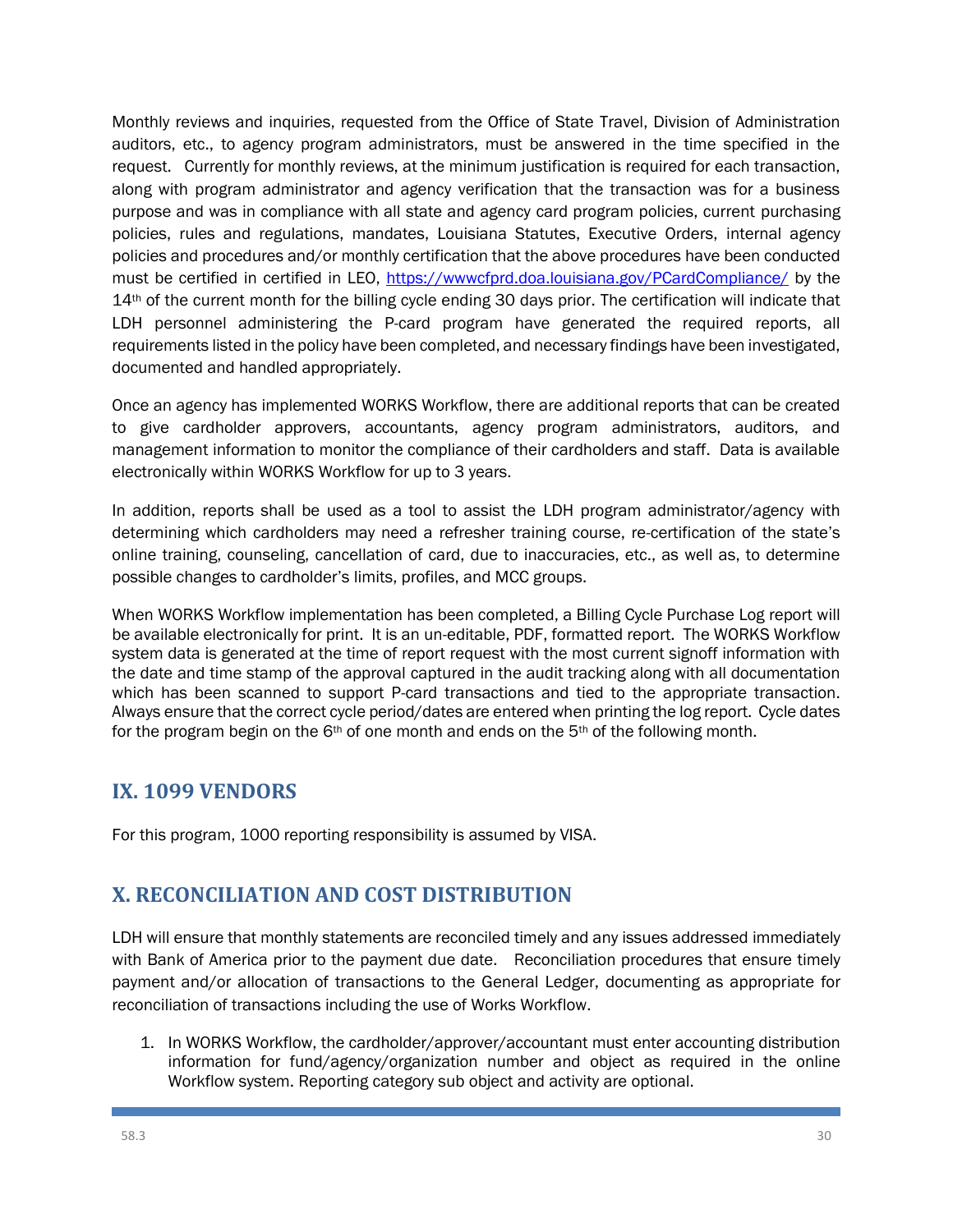All original supporting documentation including original receipts must be scanned into Workflow, tied to the transaction with original documentation forwarded, including signed paper log or approved electronic log, by both the cardholder and approver; the signed original monthly statement, by both cardholder and approver, along with any findings and justifications, to the agency's fiscal office for review and maintenance of files.

- 2. Cardholders will receive paper or electronic billing statements monthly from Bank of America within approximately 5 business days of the close of the billing cycle. If the cardholder statement is not received timely, the cardholder must notify the LDH program administrator immediately so that a statement can be obtained for reconciliation purposes and filing with original documentation. Note: Transactions are available for processing online as soon as the transaction has posted to the WORKS online system.
- 3. Reconcile purchases/services charged during the billing cycle by matching the bank billing statement to their P-Card log. The un-editable electronic log along with the supporting documentation and bank billing statement must be reviewed and certified by the cardholder showing the purchases/services were received or reported as a disputed item. The cardholder must scan all original supporting documentation, original receipts, etc., into Workflow and tie each scan to the applicable transaction. The cardholder then forwards the electronic log, with all supporting scanned documentation to his immediate supervisor/approver for his/her signature on both the log, and original billing statement after verifying that the log, documentation and statement are correct and have not been altered. All logs, original billing statements and original receipts/documentation must be forwarded to the LDH P-Card Program Administrator to maintain in one central location, not scattered within different locations, units, departments, sections, etc. In the WORKS Workflow system, when a cardholder approves a transaction online, his signoff moves the transaction to the queue of their approver for their electronic signature.
- 4. Once all approvals and audits by cardholder approvers have been obtained and forwarded to the LDH Division of Planning and Budget's office, the P-Card Program Administrator or designee, must review receipts in the program journal vouchers to correct any necessary coding changes. All original documentation must then be housed in LDH's Division of Planning and Budget.
- 5. It is crucial that all original receipts and original supporting documentation, including original signed statements, approval document(s), etc., as well as cycle log be sent to LDH's P-Card Program Administrator to be maintained in one central location available to auditors and not scattered within different locations, units, departments, sections etc.
- 6. If it is determined that personal or other unauthorized charges are occurring on the card, appropriate steps, up to and including dismissal, shall be taken to resolve the misuse/abuse of the card. (See Section V; Card Misuse).
- 7. Upon notification by the immediate supervisor/approver that the cardholder reconciliation has been approved, the LDH P-Card Program Administrator will ensure that the charges are distributed to the appropriate accounting codes.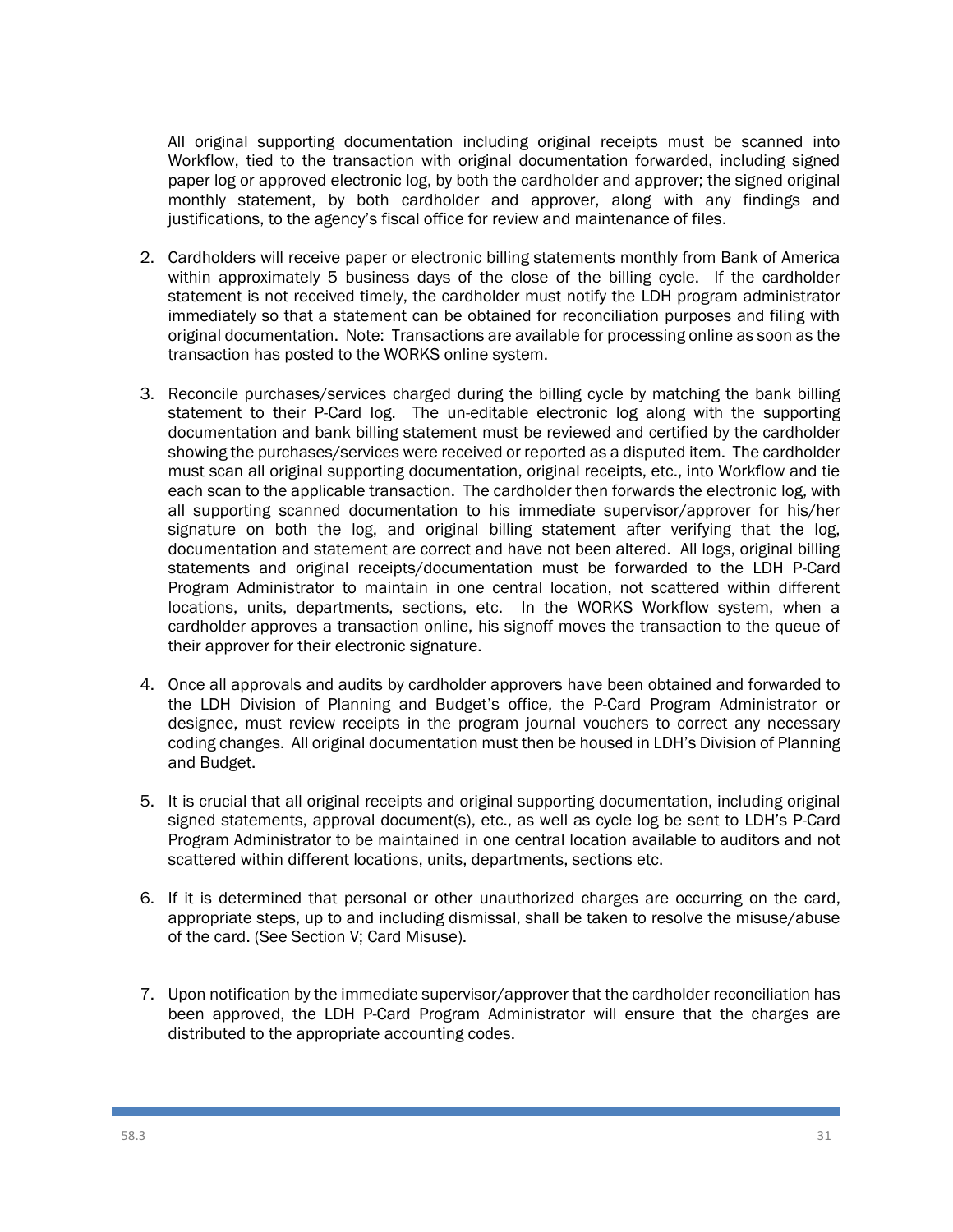8. It is the responsibility of each agency to contact the Bank if a paper statement is not received timely. Agencies should complete the reconciliation and distribution processes each month prior to receiving the next billing statement.

#### ISIS INTERFACE AGENCIES

- 1. Must establish and assign default/override accounting codes for transactions not otherwise coded through the electronic online WORKS Workflow. There will be a default accounting code for each appropriated program that will consist of the fund/agency/organization/object combination. Coding will be assigned either through online allocation or through the application of override codes during export from BOA to ISIS. Default/override codes are assigned by Office of State Reporting and Accounting Policy (OSRAP) and are included in the export programming when no allocation coding is applied.
- 2. Must run the ISIS Export File in WORKS before the close of business on the 14<sup>th</sup> of every month to ensure that all transactions are coded with applicable accounting codes for your agency and are imported properly into ISIS's financial system to create the agency's P3 document for payment.
- 3. Each agency will be responsible for notifying OSRAP of all instances that will require a change in the agency's structure. The Agency will be responsible for updating user restrictions within its instance when using the WORKS Workflow.
- 4. Ensuring a clearing (PPPP) or override organization code is set up for each corporate account (ISIS Agency) for miscellaneous charges and for cardholder transactions that have an incorrect or missing code.
- 5. Each agency will be responsible for reconciling cardholder statements (paper or electronic) to electronic payments (P3 P-Card Vendor Payment Voucher Input Form) and distributing costs from the default/override accounting codes to the proper accounting codes. LDH must notify OSRAP immediately of any discrepancies.
- 6. Each agency must review the P3's immediately upon their posting and determine if any discrepancies exist between the billing statement and the P3's. If a discrepancy does exist, the agency should contact LDH's P-Card Program Administrator and/or Bank of America Account Specialist to determine how the discrepancy will be corrected. Once this information is received, the Program Administrator must contact OSRAP (225) 342-1053. OSRAP will then determine if manual P3's have to be developed. This must take place prior to the 25<sup>th</sup> of each month.
- 7. Miscellaneous charges made to the corporate account must be reviewed, approved and reconciled. Miscellaneous charges will either default to the PPPP code or the override code from WORKS Workflow will be applied. Agency accounting departments must move these charges to the proper ORGN
- 8. If a cardholder's spending defaults to PPPP or the override code programmed in WORKS Workflow, rather than their correct ORGN, an error has occurred. The P-Card exceptions report and the 1G08 report of detailed transactions can be used to determine the reason for a cardholder's spending or coding the transaction to the default PPPP or to some other incorrect code. LDH's P-Card Program Administrator must take steps to resolve the items on the report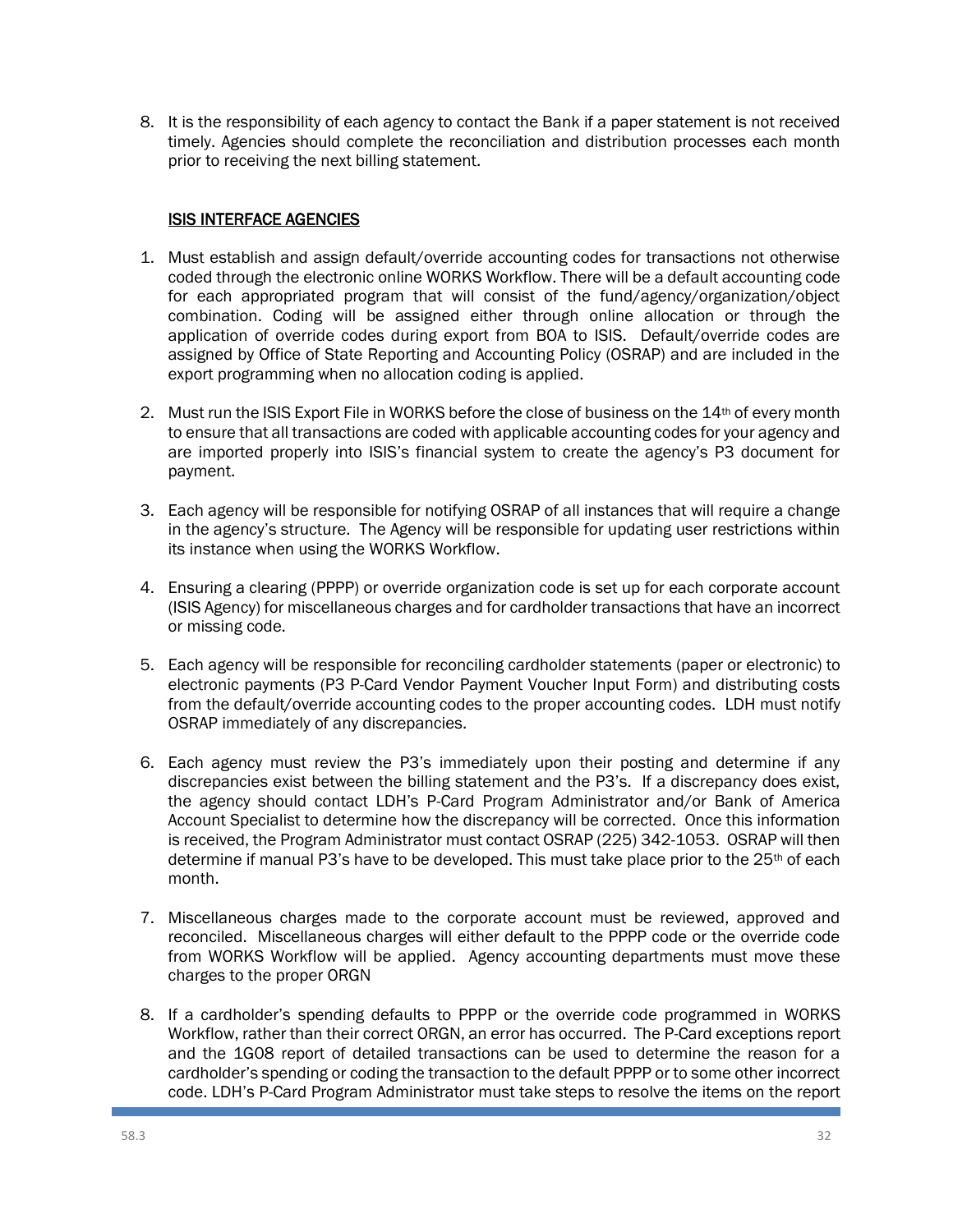by contacting the bank and OSRAP if necessary to correct the routing error. This should be done prior to receiving the next month's statement to prevent reoccurring errors. Cardholders who repeatedly have allocation errors should be counseled and retrained if necessary on the WORKS Workflow process and coding.

- 9. LDH will prepare a journal voucher document (J6 or J2 or create a REJ6 record to automatically generate the J6 each month) to credit the default accounting codes (P-Card clearing organization and object) and debit the appropriate organization, object, reporting category, etc. Note: Payment for all ISIS Agencies will be made automatically on the  $25<sup>th</sup>$  of each month regardless of the status of the reconciliation process.
- 10. LDH must reconcile the billing statement at the corporate account level to the electronic payment made to Bank of America. All charges and/or credits should be cleared from the P-Card clearing organizations each month for ISIS Agencies.

#### EVP (ELECTRONIC VENDOR PAYMENT)

Vendors who choose the option to enroll with the EVP program are flagged on the ISIS vendor tables to receive their payments through the EVP program of the State with Bank of America (BOA). Agencies will process their payments to vendors for goods and services purchased as usual. The mechanism by which vendors get paid will be determined by a flag on the vendor table as currently done. If a vendor is flagged as an EVP vendor, payments to the vendor will be made through the EVP process without the agency directing this means of payment. The EVP program allows vendors to be paid through the vendor's virtual account with BOA. An electronic mail is generated and sent to the vendor to notify them of the availability of payments and the availability of funds placed in their account for withdrawal. State agencies will notice movement of cash from Cash Account 6000 (ISIS Disbursement Cash Account) to cash account 6PCD (Cash P-Card Tier II). The cash account 6PCD will be reduced when vendors draw down their funds from their virtual accounts with BOA for the invoices they have paid, and when the BOA bill is paid. Agencies do not need to approve any of the transactions in the system after approving the payment voucher.

For internal control purposes, LDH Division of Fiscal Management must monitor their cash position, monitor their outstanding payments, and vendor drawdowns through WORKS. For ISIS agencies, a 1G64 report will be generated that will provide detail of the EVP transactions daily. OSRAP will also be responsible for reconciling the cash account 6PCD with transactions from the BOA paid/billing file. BOA has also created standard reports in WORKS that will allow each agency to see their EVP payments. These reports will help agencies reconcile outstanding EVP to their 6PCD cash account and also to see what payments are still outstanding (much like the outstanding checks report). Control Agencies like Office of Statewide Reporting and Accounting Policy (OSRAP) and the State Treasurer's Office (STO) will have access to reports in WORKS that will allow them to see EVP activity by all state agencies.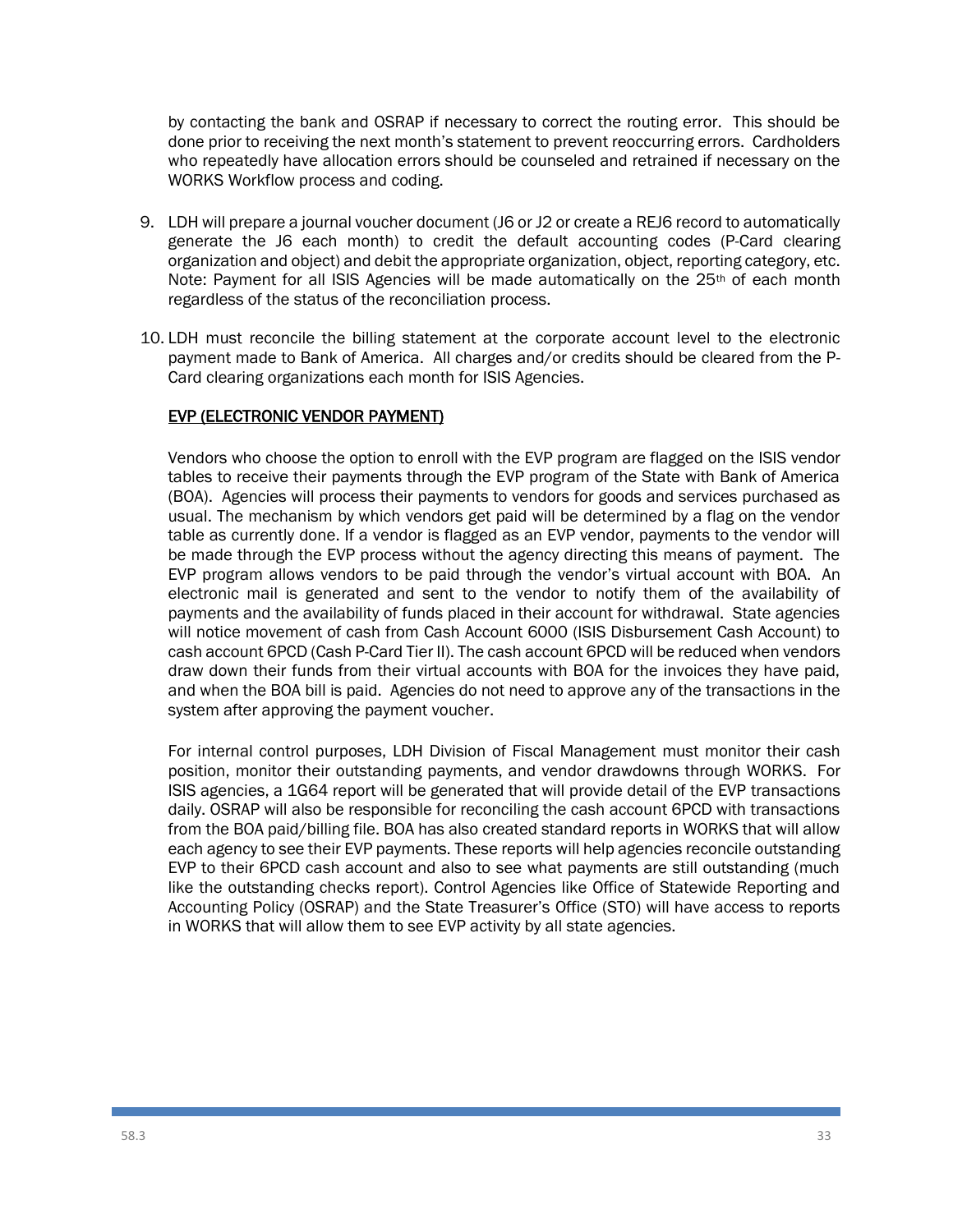# **XI. PAYMENT PROCEDURES FOR INDIVIDUAL P-CARD, AND EVP (ELECTRONIC VENDOR PAYMENT) ACCOUNTS**

All accounts are the direct liability of the State. Each agency is responsible for ensuring all accounts are paid timely and in full each month with ONE electronic funds transfer (EFT) to Bank of America. The Agency will ensure that necessary procedures and controls are in place for prompt payment, reconciliation and cost distribution of charges and credits. Agency specific policies and procedures must be developed. These policies should address required approvals and authorizing procedures. Copies of this policy must be made available to all program participants and other personnel responsible for P-Card.

- 1. Bank of America will send paper statements and/or an electronic file containing all cardholder transactions. These files may be used for reporting and reconciliation.
- 2. The paper statements and the electronic Statement Billing File, when applicable, will be sent after the close of the billing cycle. Payment must be made electronically to Bank of America within 25 days of statement billing date.

#### ISIS INTERFACE AGENCIES

- 1. The billing cycle for all ISIS Agencies end on the 5th of each month. The Statement Billing File will be used for ISIS Agencies to create a P3 (P-Card Vendor Payment Voucher Form) and interface to AFS. This document will use either the allocated general ledger coding entered or the default/override accounting codes assigned to the transaction at the time of interface between Bank of America (BOA) and ISIS. The interface will automatically create the P3 document each month. No action is required by ISIS Agencies for payment. For agencies that have implemented the WORKS Workflow system for an electronic reconciliation process, the agency will designate those employee(s) tasked with maintaining the user data, as well as those that will be responsible for maintaining the general ledger coding restrictions within WORKS Workflow.
- 2. The P3 document will override budget checks and cash checks in AFS and must produce an electronic funds transfer (EFT) to be sent to Bank of America. The EFT request will be processed on the 25th of each month to allow for timely payments throughout the year.

#### EVP PAYMENTS

Each workday, AFS creates EFTs for the vendor payments scheduled for that day. EFTs payable to vendors that participate in EVP are sent to BOA for payment via the vendor's virtual credit card. Journal vouchers (J5) are created and processed each day to account for the deferred disbursement of cash. The billing cycle for all ISIS agencies ends on the last day of each month. On the 20<sup>th</sup> day of the month (or the immediately preceding work day, if the 20<sup>th</sup> is a non-work day), information provided by BOA/WORKS concerning EVP payments that have been drawn by vendors during the billing cycle is used to create journal vouchers (J5) that reverse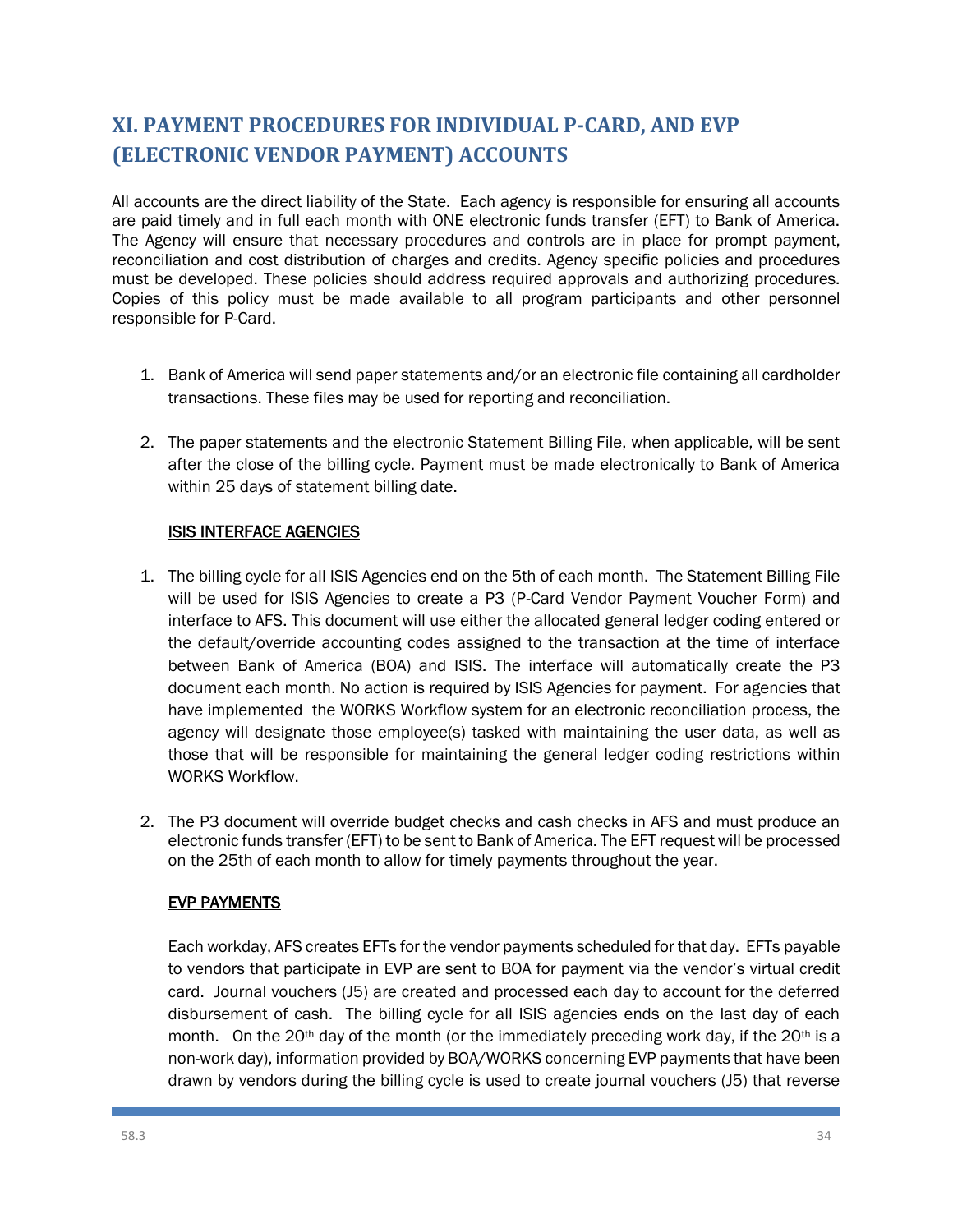the earlier J5s and payment vouchers (P5) that initiate a corresponding EFT payment to BOA that same day. The P5 documents will override budget checks and cash checks in AFS. No action is required by ISIS agencies for this payment, unless a P5 document is rejected when processed by ISIS. Timely correction of rejections will be necessary to insure payment to BOA by the payment due date on the 25<sup>th</sup> of the month.

## **XII. WAIVERS**

#### **EXCEPTIONS**

The Director of State Travel, or designee, may waive in writing any provisions of these regulations when the best interest of the State will be served. Any requests for a waiver must be submitted through the LDH P-Card Program Administrator.

## **XIII. POLICY ATTACHMENTS**

- A. Program Administrator Agreement (For Program Administrators use only)
- B. Cardholder Agreement
- C. Approver Agreement
- D. Cardholder Enrollment Form
- E. MCC Code
- F. Tax Exempt Form
- G. Statement of Disputed Item
- H. Card Limit Change Form
- I. DOA P-Card Exception Request Form (For Program Administrators use only)
- J. Missing Receipt Form

## **XIV. REVISION HISTORY**

| <b>Date</b> | <b>Revision</b> |
|-------------|-----------------|
| 04/04/2002  | Policy created  |
| 02/27/2006  | Policy revised  |
| 01/29/2007  | Policy revised  |
| 12/22/2008  | Policy revised  |
| 08/30/2010  | Policy revised  |
| 01/01/2012  | Policy revised  |
| 02/03/2014  | Policy revised  |